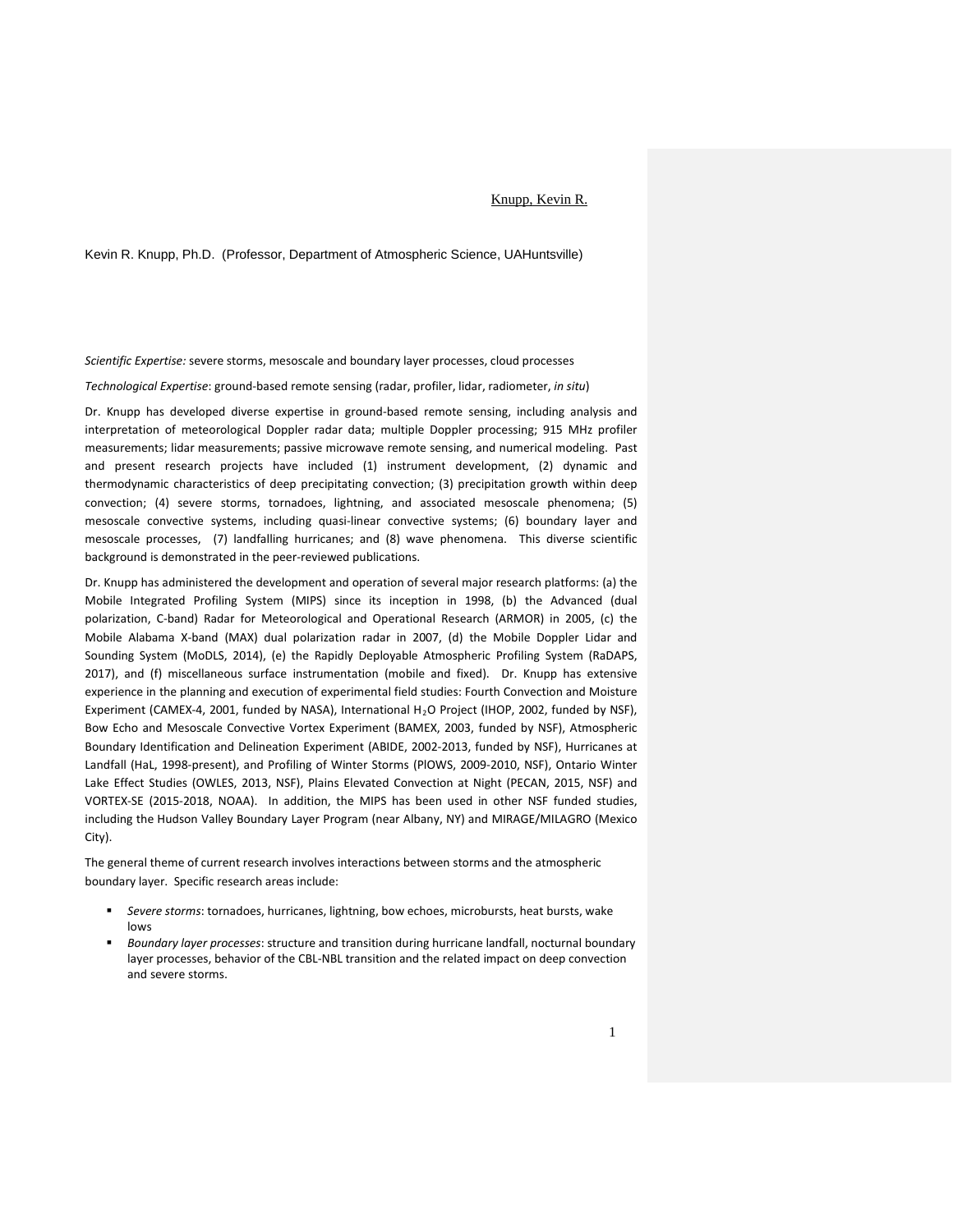# Knupp, Kevin R. — 2019

- *Ground-based remote sensing*: radar meteorology, refinement of integrated measurements of precipitation; thermodynamics of the boundary layer to lower troposphere; integration of ground-based and space-based remote sensing measurements.
- *Cloud and precipitation processes*: precipitation and microphysical processes within mesoscale convective systems (tropical and midlatitude) and landfalling hurricanes

## *Education:*

| 1977 - B.S.  | Meteorology, Iowa State University (graduated with distinction) |
|--------------|-----------------------------------------------------------------|
| 1980 - M.S.  | Atmospheric Science, Colorado State University                  |
| 1985 - Ph.D. | Atmospheric Science, Colorado State University                  |

# *Professional experience:*

- 1. Graduate Research Assistant, Colorado State University (7/77 to 2/85)
- 2. Research Associate, Colorado State University (3/85 to 10/85)
- 3. Research Scientist, University of Alabama in Huntsville (11/85 to 9/91)
- 4. Assistant Professor, University of Alabama in Huntsville (9/91 to 3/95)
- 5. Associate Professor, University of Alabama in Huntsville (3/95 to 3/2005)
- 6. Professor, University of Alabama in Huntsville (3/2005 to present)

# *Professional Memberships*

American Meteorological Society (elected *Fellow* in 2011)

American Geophysical Union

# *Current editorships*

# *Awards*

1977 - Father James B. Macelwane Award, 2<sup>nd</sup> place

1998 - Editor's Award, Monthly Weather Review, American Meteorological Society

- 2011 Fellow, American Meteorological Society
- 2012 special award, Committee on Severe Local Storms, American Meteorological Society

# 2013 – Dean's Service Award

2013 – UAH Distinguished Research Award

*Recent Significant Service Activities*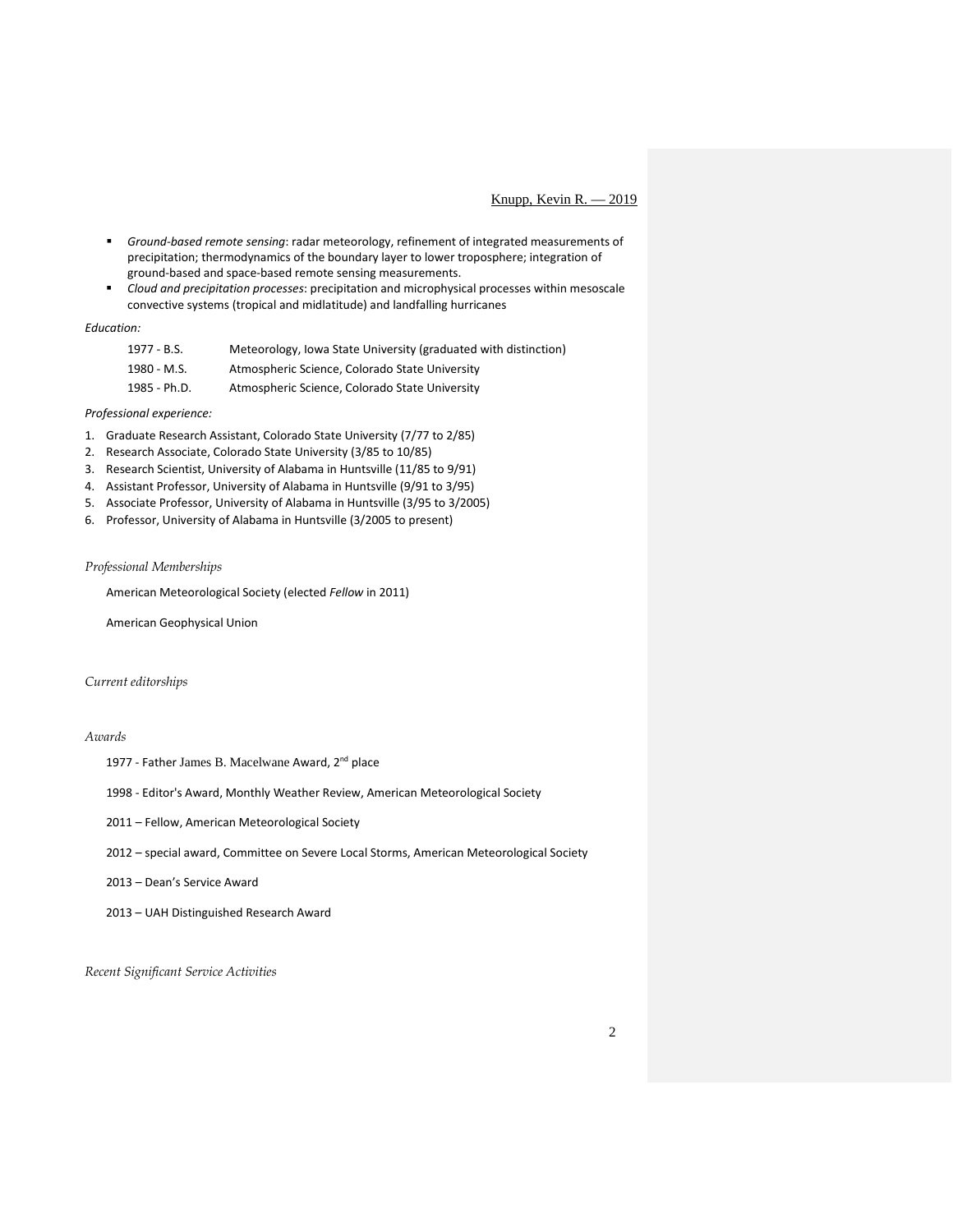Appointed voting member of the committee ASCE/SEI/AMS Standards Committee on Estimating Wind Speeds in Tornadoes and Other Windstorms (or Wind Speed Estimation, WSE), EF Scale Method Subcommittee, 2015-current.

Faculty Search Committee (assistant professor), Department of Civil and Environmental Engineering, Dec. 2017-Apr. 2018.

Reviewer for the following journal manuscripts and proposals: (a) J. Atmos.. Sci., (b) Mon. Wea. Rev., (c) Bull. Amer. Meteor. Soc., (d) Quart. J. Royal Met. Soc., (e) NSF, (f) Geophys. Res. Lett., (g) J. Appl. Meteor. Clim.,

Promotion Reference Letter, Prof. Neil Fox, Univ. Missouri

Course Instructor, UAH Oster Lifelong Learning Institute (OLLI), Meteorology and Severe Weather (seven 90 min lectures, tour of SWIRLL, Feb-Mar. 2018)

# **Teaching Activities: Summary list of courses taught, theses advised**

*Courses Taught (underlined courses represent current regular courses):* Severe and Hazardous Weather (ESS 112, undergraduate) Natural Hazards (ESS 402/502, undergraduate/graduate) Survey of Atmospheric Science (ATS 501, undergraduate/graduate) Atmospheric Thermodynamics and Cloud Physics (ATS 541, graduate) Forecasting Mesoscale Processes (ATS 554, graduate) Boundary Layer Meteorology (ATS 655, graduate) Ground-Based Remote Sensing (ATS 671, graduate) Cloud Processes (ATS 740) Selected Topics: Meteorological Instrumentation (ATS 690, Selected Topics) Selected Topics: Lightning and Storm Processes (ATS 690, Selected Topics) Selected Topics: Tornadoes and Tornadogenesis (ATS 690, Selected Topics) Selected Topics: Gravity Waves and Gravity Currents (ATS 790, Selected Topics)

#### *Theses and Dissertations Advised and/or supported:*

- 1. Stalker, James. R., 1997: Deep convection in a low-shear subtropical environment: Cell interactions and merger processes. Ph.D. dissertation, University of Alabama in Huntsville, 184 pp.
- 2. Garinger, Linda Pickett, 1997: Climatology of Tornadoes and Severe Storms in the Southeast United States: Spatial/Temporal Patterns and Coastal Effects. M.S. Thesis, University of Alabama in Huntsville, 189 pp.
- 3. Paech, Simon J., 1997: Variations in Lightning Behavior and Storm Structure Among Adjacent Supercell Storms: The 18 May 1995 Case Study. M.S. Thesis, University of Alabama in Huntsville, 131 pp.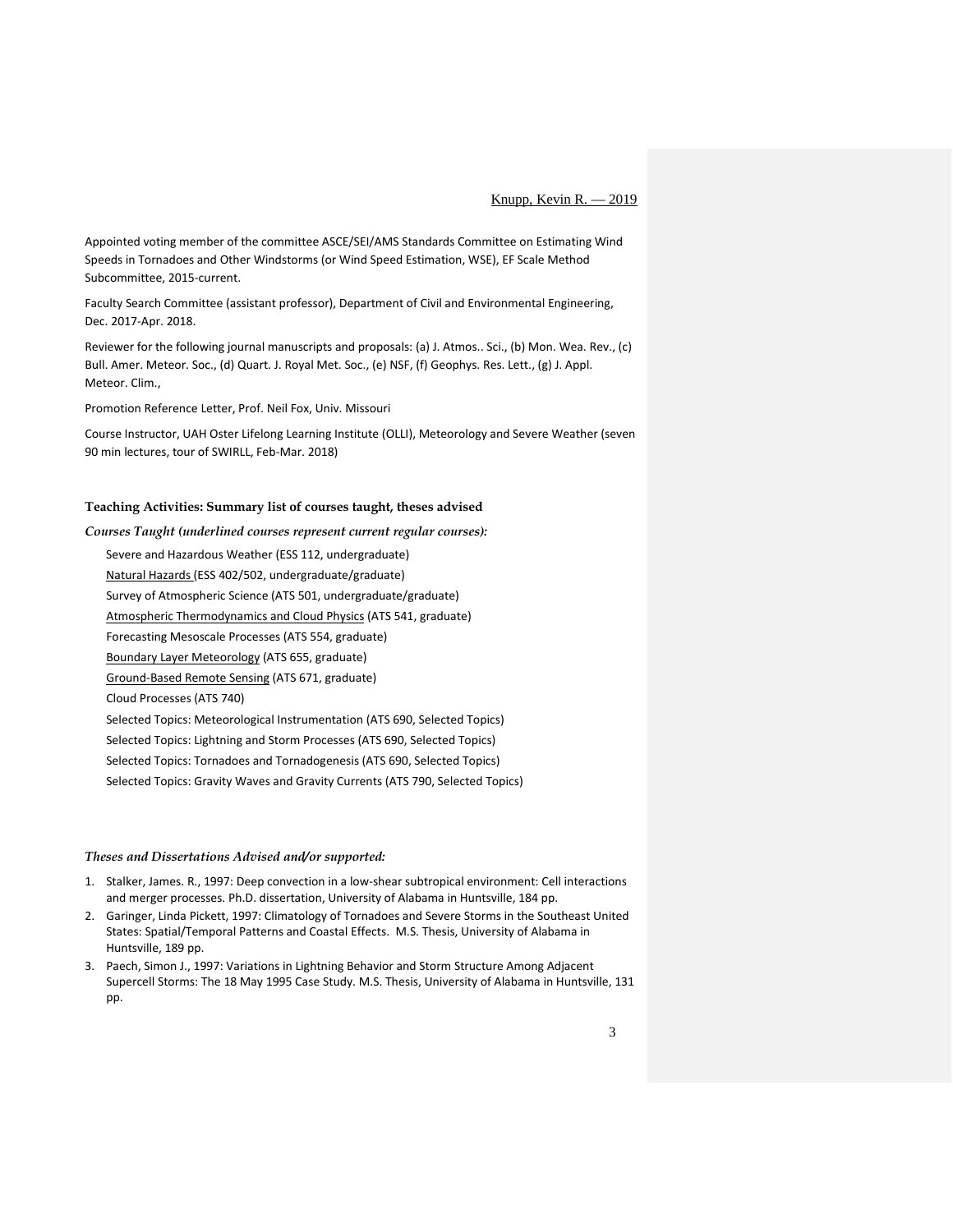- 4. Coleman, T.A., 2000: The structure and dynamics of a mesoscale vortex pair within a mesoscale convective system in a low-shear environment. M.S. Thesis, University of Alabama in Huntsville, 71 pp.
- 5. Medlin, Jeffrey M., 2001: A Single-Doppler Radar Analysis of the Outer Rainband Mesocyclones Associated with Hurricane Opal of 4 October 1995. M.S. Thesis, University of Alabama in Huntsville, 83 pp.
- 6. Decker, Ryan K., 2001: Modification of the Stable Nocturnal Boundary Layer by Clouds Over Heterogeneous Terrain: An Observational Study. M.S. Thesis, University of Alabama in Huntsville, 79 pp.
- 7. Walters Justin, 2001: An Observational Study of the Temporal and Spatial Variability of the Stable Nocturnal Boundary Layer over Heterogeneous Terrain. M.S. Thesis, University of Alabama in Huntsville, 67 pp.
- 8. Altino, K., 2004: Total lightning as a proxy for downburst forecasting in low-shear environments. M.S. Thesis, 80 pp.
- 9. Roberts, B.C., 2005: [Strong Updraft Feature Associated with Hurricane Earl During Landfall.](http://ams.confex.com/ams/26HURR/techprogram/paper_75896.htm) M.S. Thesis. University of Alabama in Huntsville, 75 pp.
- 10. Phillips, D., 2006: A case study of the 24 June 2003 Bow Echo event in Iowa during BAMEX, M.S. Thesis, 115 pp.
- 11. Beard, K. S., 2006: Analysis of Methods to Solve the Lidar Ratio for Stratus Cloud Applications. M.S. Thesis, University of Alabama in Huntsville, 60 pp.
- 12. Karan, H., 2007: Thermodynamic and kinematic characteristics of low-level convergent zones observed by the Mobile Integrated Profiling System. Ph.D. Dissertation, University of Alabama in Huntsville, 185 pp.
- 13. Elkins, C.M., 2008: Kinematic structure and evolution of the 9 March 2006 Mississippi/Alabama bow echo. M.S. Thesis, University of Alabama in Huntsville, 167 pp.
- 14. Coleman, T., A., 2008: The Interactions Of Gravity Waves With Mesocyclones And Tornadoes. Ph.D. Dissertation, University of Alabama in Huntsville, 220 pp.
- 15. Williams, M., 2008: Investigating the kinematic and thermodynamic environment of a landfalling stratiform rainband using ground-based remote sensing and the WRF model. M.S. Thesis, University of Alabama in Huntsville, 106 pp.
- 16. Kim, D.K., 2008: Airflow and precipitation properties within the stratiform region of tropical storm Gabrielle during landfall. Ph.D. Dissertation, University of Alabama in Huntsville, 164 pp.
- 17. Asefi, S., 2009: Investigation and quantification of lake–breeze circulations induced by a small anthropogenic lake via radar observations and in-situ measurements. Ph.D. dissertation, University of Alabama in Huntsville, 246 pp.<sup>+</sup>
- 18. Busse, Jessica L., 2010: Observations of boundaries and convective initiation during the early evening transition time period. Ph.D. dissertation, University of Alabama in Huntsville, 210 pp.
- 19. Murphy, T., 2010: Super Tuesday Storm Variability. M.S. Thesis, University of Alabama in Huntsville, November 2010, 175 pp.
- 20. Mullins, Stephanie, 2011: Kinematic and microphysical analysis of mesovortices in Hurricane Ike (2008) using the Mobile Alabama X-band dual-polarization radar. M.S. Thesis, University of Alabama in Huntsville, June 2011, 153 pp.
- 21. Sherrer, A., 2014: Observational Analysis of the Interaction between a Baroclinic Boundary and Supercell Storms on 27 April 2011. M.S. Thesis, University of Alabama in Huntsville, June 2011, 123 pp.
- 22. Lyza, A. W., 2015: An Observational Analysis of Potential Influences of Terrain on Tornado Behavior. M.S. Thesis, University of Alabama in Huntsville, June 2011, 156 pp.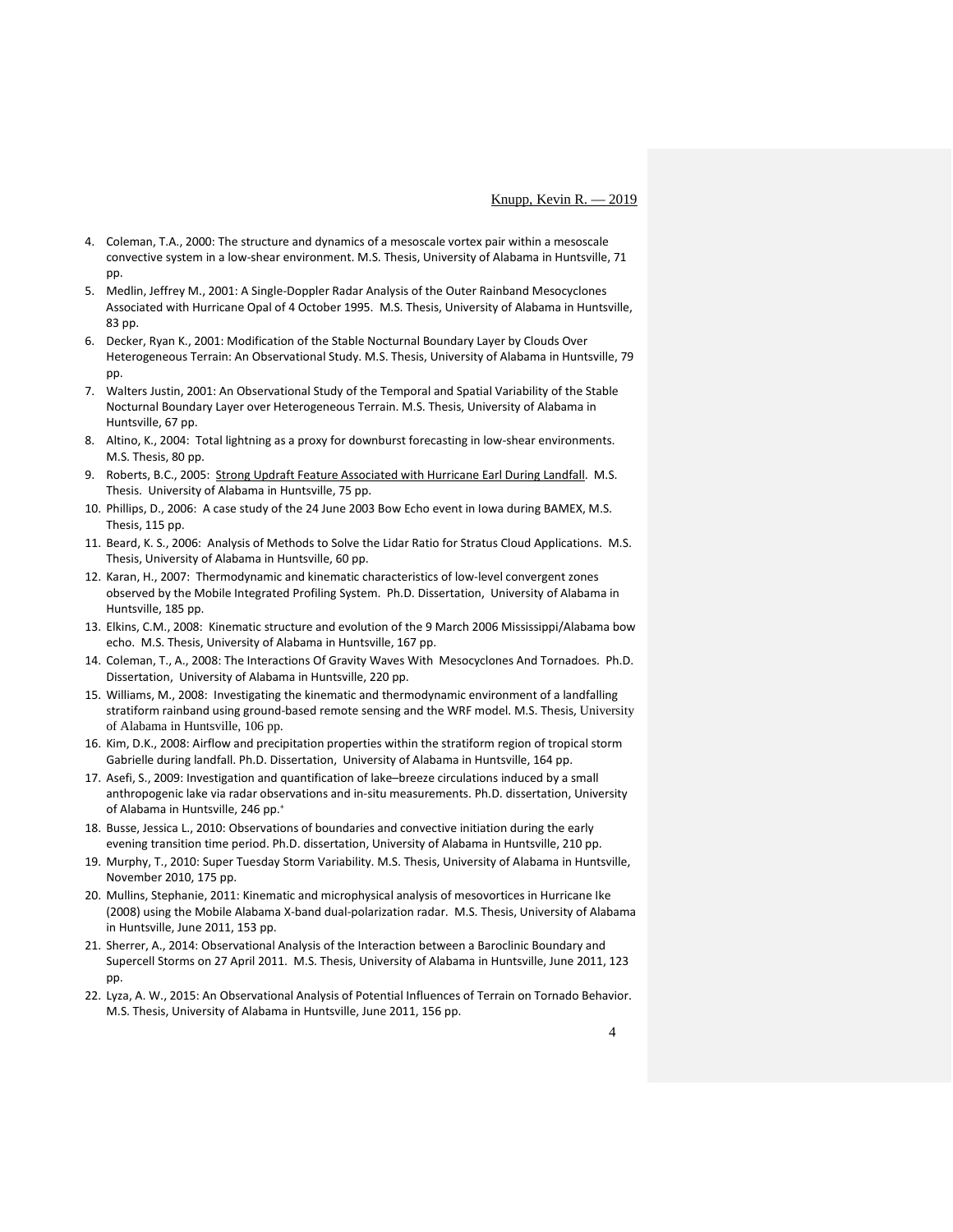- 23. Murphy, T., 2015: Interactions of Wave-Like Reflectivity Segments with Deep Convection and Subsequent Mesocyclogenesis and Tornadogenesis. Ph.D. dissertation, University of Alabama in Huntsville, 193 pp.
- 24. Wingo, S. M., 2015: Characterization of the Afternoon to Evening Transition of the Planetary Boundary Layer over North Alabama and Implications for Convective Maintenance, Enhancement, and Initiation. Ph.D. dissertation, University of Alabama in Huntsville, 397 pp.
- 25. Hulsey, C., 2016: A Ground Based Remote Sensing Analysis of a Shallow Cold Front and Wave Features from the Plows Field Campaign. M.S. Thesis, University of Alabama in Huntsville, 90 pp.
- 26. Pennington, K., 2017: Radar and Profiling Observations of the Internal Structure and Propagation of a Lake Ontario Snow Band (IOP-4) during the Ontario Winter Lake-Effect Systems (OWLES) Field Project. M.S. Thesis, University of Alabama in Huntsville, 56 pp.
- 27. Leach, C.G.A., 2017: Implementing Active/Passive Atmospheric Profiling Observations to Enhance Dual Polarization Radar Hydrometeor Classification Algorithms for Winter Precipitation. M.S. Thesis, University of Alabama in Huntsville, 86 pp.
- 28. Conrad, D.M., 2017: Doppler Radar Observations Of Horizontal Shearing Instability In Quasi-Linear Convective Systems. M.S. Thesis, University Of Alabama In Huntsville, 68 pp.
- 29. Haliczer, D., 2017: An observational and numerical modeling perspective of a nocturnal QLCS and its rapidly evolving environment during VORTEX-SE on 9-10 March 2017. M.S. Thesis, University of Alabama in Huntsville, 116 pp.
- 30. Lund, B., 2017: An Examination Of The 20 June 2015 Convective Initiation Event During PECAN. M.S. Thesis, University of Alabama in Huntsville, 82 pp.
- 31. Lisauckis, C.A., 2018: Cold-Season Severe QLCS Events over North AL: Climatology, Cloud, and Boundary Layer Characteristics. M.S. Thesis, University of Alabama in Huntsville, 51 pp.
- 32. Goudeau, B., 2018: A Case Study on the Usage and Efficacy of Infrasound Monitoring Arrays as a Means of Tornado Detection. M.S. Thesis, University of Alabama in Huntsville, 99 pp.

#### **Research, Creative, and Scholarly Activity**

Refereed Journal Articles:

- 1. Brown, J.M., and *K.R. Knupp*, 1980: The Iowa cyclonic/anticyclonic tornado pair and its parent thunderstorm. *Mon. Wea. Rev*., **108**, 1626-1646.
- 2. Cotton, W.R., R.L. George, and *K.R. Knupp*, 1982: An intense, quasi-steady thunderstorm over mountainous terrain. Part I: Evolution of the storm-initiating mesoscale circulation. *J. Atmos. Sci*., **39**, 328-342.
- 3. *Knupp, K.R*., and W.R. Cotton, 1982: An intense, quasi-steady thunderstorm over mountainous terrain. Part II: Doppler radar observations of the storm morphological structure. *J. Atmos. Sci*., **39**, 343-358.
- 4. *Knupp, K.R*., and W.R. Cotton, 1982: An intense, quasi-steady thunderstorm over mountainous terrain. Part III: Doppler radar observations of the turbulent structure*. J. Atmos. Sci*., **39**, 359-368.
- 5. *Knupp, K.R*., and W.R. Cotton, 1985: Convective cloud downdrafts An interpretive survey. Rev. Geophys., 23, 183-215.
- 6. Knight, C.A., and *K.R. Knupp*, 1986: Precipitation growth trajectories in a CCOPE storm. J. Atmos. Sci., 43, 1057-1073.
- 7. *Knupp, K.R*., and W.R. Cotton, 1987: Internal structure of a small mesoscale convective system. Mon. Wea. Rev., 115, 629-645.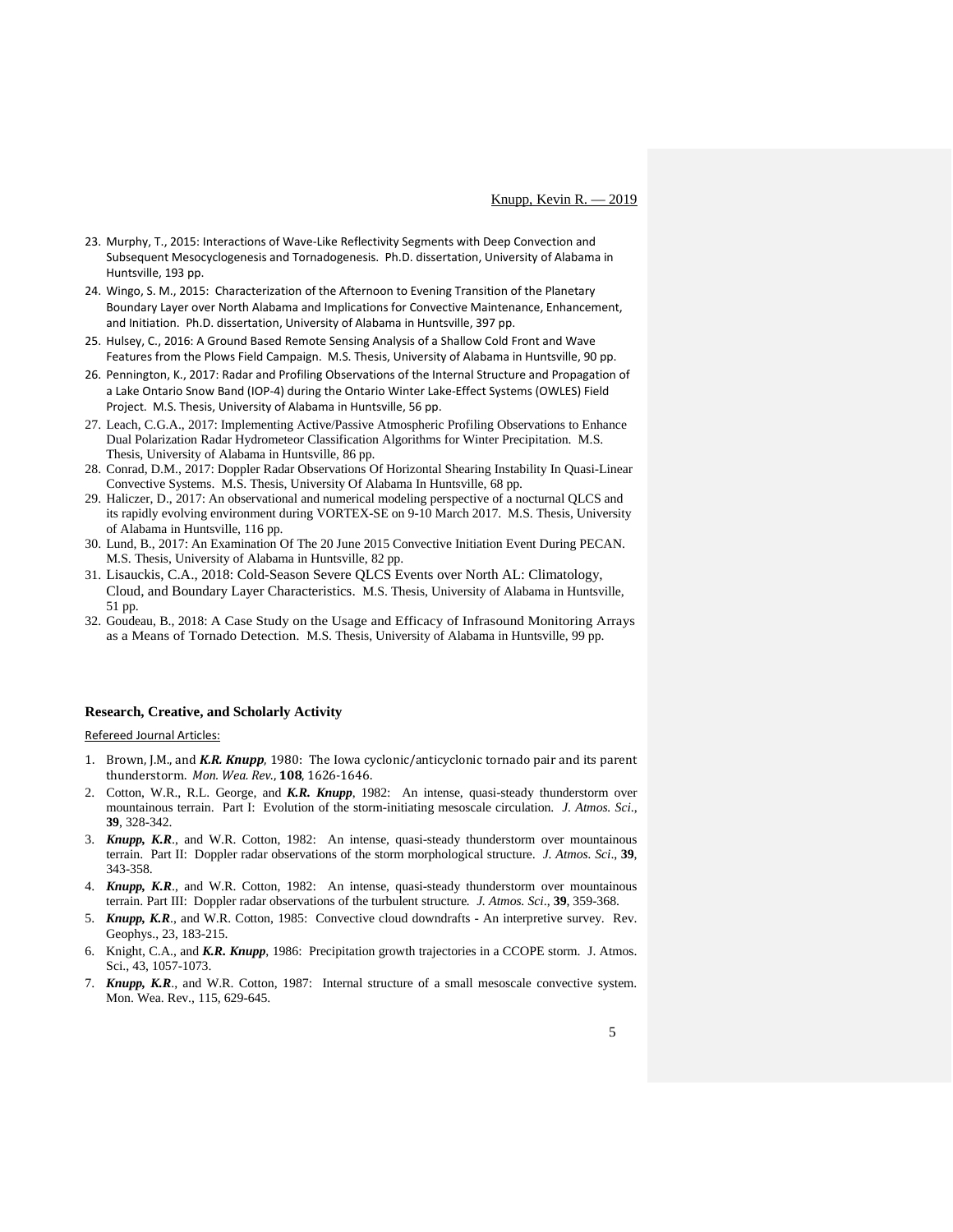- 8. *Knupp, K.R*., 1987: Downdrafts within High Plains cumulonimbi. Part I: General kinematic structure. J. Atmos. Sci., 44, 987-1008.
- 9. *Knupp, K.R*., 1988: Downdrafts within High Plains cumulonimbi. Part II: Dynamics and Thermodynamics. J. Atmos. Sci., 45, 3965-3982.
- 10. *Knupp, K.R.,* 1989: Numerical simulation of downdraft initiation within precipitating cumulonimbi: Some preliminary results. Mon. Wea. Rev., 117, 1517-1529.
- 11. Garinger, L.P, and *K.R. Knupp*, 1993: Seasonal tornado climatology for the Southeastern United States. In *The Tornado: Its Structure, Dynamics Prediction and Hazards*. Geophysical Monograph 79, Amer. Geophys. Union, 445-452.
- 12. Goodman, S. and *K.R. Knupp* 1993: Tornadogenesis via squall line and supercell interaction: The 15 November 1989 Huntsville tornado. In *The Tornado: Its Structure, Dynamics Prediction and Hazards*. Geophysical Monograph 79, Amer. Geophys. Union, 183-200.
- 13. Tatum, F.B., *K.R. Knupp*, and S.J. Vitton, 1995: Tornado detection based on seismic signal. *J. Appl. Meteor*., **34**, 572-582.
- 14. *Knupp, K.R*., 1996: Structure and Evolution of a Low-Buoyancy, Microburst-Producing Thunderstorm. *Mon. Wea. Rev*., **124**, 2785-2806.
- 15. Gupta, S., R.T. McNider, M. Trainer, R.J. Zamora, *K. Knupp* and M.P.Singh, 1997: Nocturnal wind structure and plume growth rates due to inertial oscillations. . *J. Appl. Meteor*., **36**, 1050–1063.
- 16. Bringi, V.N., *K.R. Knupp,* A. Detwiler, L. Liu, I.J Caylor and R.A. Black, 1997: Evolution of a Florida thunderstorm during the Convection and Precipitation/Electrification Experiment: The case of 9 August 1991. *Mon. Wea. Rev*., **125**, 2131-2160.
- 17. *Knupp, K.R*., B. Geerts, and S.J. Goodman, 1998: Structure of a Small, Vigorous Mesoscale Convective System. Part I: Formation, Radar Echo Morphology and Lightning Behavior. *Mon. Wea. Rev.*, **126**, 1812-1836.
- 18. *Knupp, K.R*., B. Geerts, and J. Tuttle, 1998: Structure of a Small, Vigorous Mesoscale Convective System. Part II: Evolution of the Mesoscale Flows and Stratiform Precipitation. Mon. Wea. Rev., 126, 1837-1858
- 19. **Knupp, K.R**., J. Stalker, and E.W. McCaul, 1998: A numerical and observational study of a marginal mini-supercell storm. *Atmos. Res*., 49, 35-63.
- *20.* Tong, H.V., V. Chandrasekar, *K. R. Knupp*, and J. Stalker, 1998: Multiparameter Radar Observations of Time Evolution of Convective Storms: Evaluation of Water Budgets and Latent Heating Rates. J. Atmos. Oceanic Tech., 15, 1097–1109.
- 21. Goodman, S.J., D. E. Buechler, *K. Knupp*, K. Driscoll and E. W. McCaul, Jr., 2000: The 1997-98 El Nino Event and Related Wintertime Lightning Variations In the Southeastern United States. Geophys. Res. Lett., 27, 541-544.
- *22. Knupp, K.R.,* J. Walters and E.W. McCaul, Jr., 2000: Doppler profiler observations of Hurricanes Georges at landfall. Geophys. Res. Lett., 27, 3361-3364
- 23. Stalker, J.R., K.R. Knupp, 2002: A Method to identify convective cells within multicell thunderstorms from multiple doppler radar data. *Mon. Wea. Rev*., **130**, 188–195.
- 24. *Knupp, K.R*., and S. Paech, 2003: Behavior of CG lightning among three adjacent tornadic supercell storms over the Tennessee Valley region. *Mon. Wea. Rev*., **131**, 172-188.
- 25. Stalker, J.R., *K.R. Knupp*, 2003: On cell merger potential in multicell thunderstorms of weakly sheared environments: Cell separation distance vs. planetary boundary layer depth. *Mon. Wea. Rev*., **131**, 1678–1695.
- 26. Davis, C., . . . *K. Knupp*, and co-authors, 2004: The Bow Echo and MCV Experiment: Observations and Opportunities. Bull. Amer. Meteor. Soc., 85, 1075-1093.
- 27. Knupp, K.R., J. Walters, and M. Biggerstaff, 2006: Doppler Profiler and Radar Observations of Boundary Layer Variability during the Landfall of Tropical Storm Gabrielle. *J. Atmos. Sci*., **63**, 234- 251.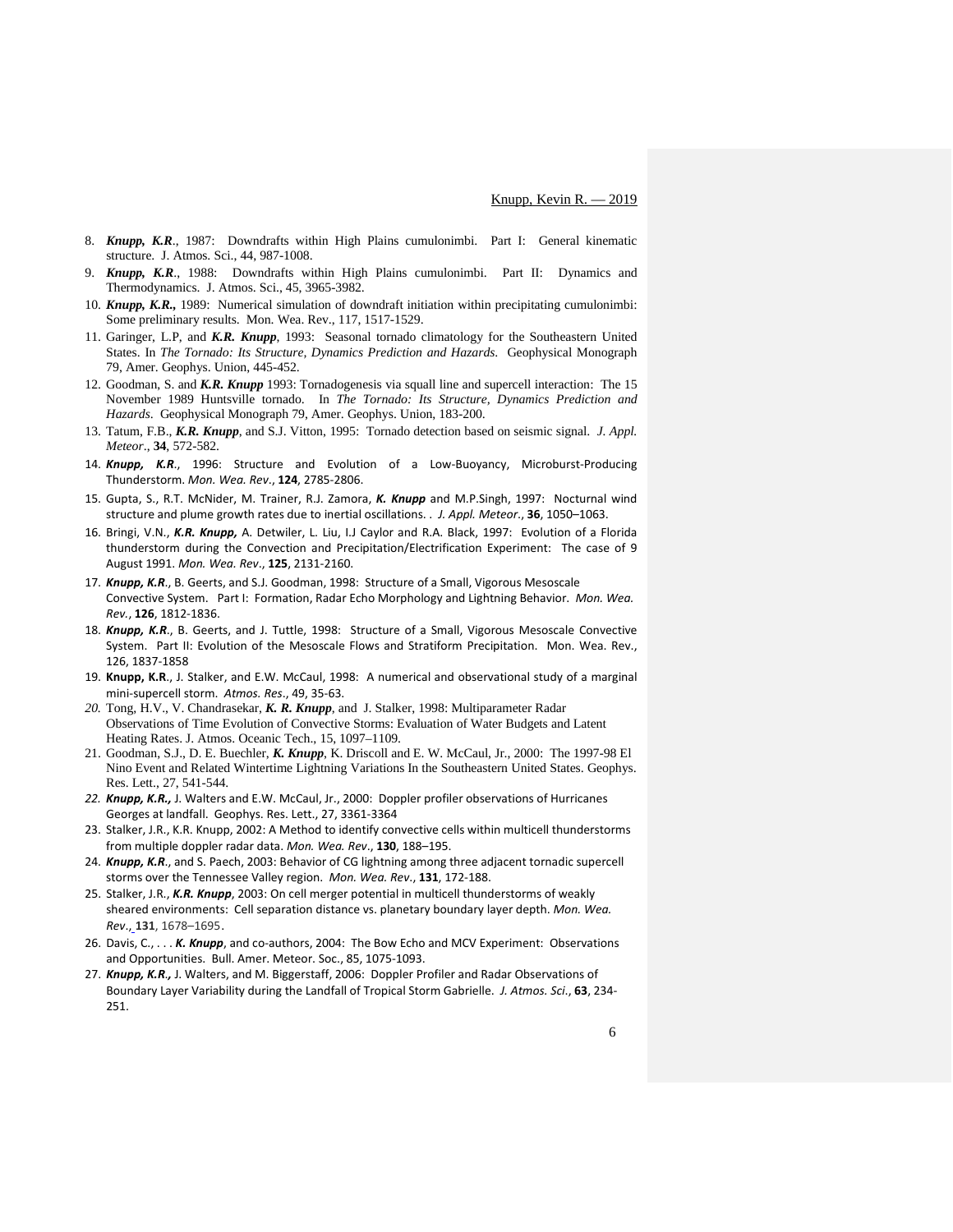- 28. Karan, H., and *K.R. Knupp*, 2006: [Profiler observations of boundaries during IHOP.](http://www.atmos.ucla.edu/%7Ehanne/ihopissue/Karan.html) *Mon. Wea. Rev.*, **134**, 92-112.
- 29. *Knupp, K.R*., 2006: Observational analysis of a gust front to bore to solitary wave transition within an evolving nocturnal boundary layer. *J. Atmos. Sci.*, **63**, 2016-2035.
- 30. Nielsen-Gammon, J. W., R. T. McNider, W. M. Angevine, A. B. White, *K. Knupp*, 2007. Mesoscale model performance with assimilation of wind profiler data: Sensitivity to assimilation parameters and network configuration, *J. Geophys. Res*., **112**, D09119, doi:10.1029/2006JD007633.
- 31. Cronce, M., R.M. Rauber, *K.R. Knupp*, B.F. Jewett, J.T. Walters, and D. Phillips, 2007: Vertical Motions in Precipitation Bands in Three Winter Cyclones. *J. Appl. Meteor. Climatol*., **46**, 1523–1543.
- 32. Nielsen-Gammon, J.W., C.L. Powell, M.J. Mahoney, W.M. Angevine, C. Senff, A. White, C. Berkowitz, C. Doran, and *K. Knupp*, 2008: Multisensor Estimation of Mixing Heights over a Coastal City*. J. Appl. Meteor. Climatol*., **47**, 27–43.
- 33. Coleman, T.A., and K.R. *Knupp*, 2008: The Interactions of Gravity Waves with Mesocyclones: Preliminary Observations and Theory. *Mon. Wea. Rev*., **136**, 4206–4219.
- 34. Coleman, T.A., and *K.R. Knupp*, and D Herzmann, 2009: The Spectacular Undular Bore in Iowa on 2 October 2007. *Mon. Wea. Rev.,* **137***,* 495–503.
- 35. *Knupp, K*., Ware, R., D. Cimini, F. Vandenberghe, J. Vivekanandan, E. Westwater, and T. Coleman, 2009: Ground-Based Passive Microwave Profiling during Dynamic Weather Conditions. *J. Atmos. Oceanic Tech*., **26**, 1057--1073.
- 36. Kim, D.K., *K.R. Knupp*, and C.R. Williams, 2009: Airflow and Precipitation Properties within the Stratiform Region of Tropical Storm Gabrielle during Landfall. *Mon. Wea. Rev*., **137**, 1954–1971.
- 37. Karan, H., and *K. Knupp*, 2009: Radar and Profiler Analysis of Colliding Boundaries: A Case Study. *Mon. Wea. Rev*., **137**, 2203–2222.
- 38. Coleman, T.A., and *K.R. Knupp*, 2009b: Factors Affecting Surface Wind Speeds in Gravity Waves and Wake Lows, Weather and Forecasting, **24**, 1664–1679
- 39. Coleman, T.A., *K.R. Knupp*, and J.T. Tarvin, 2009: Review and Case Study of Sounds Associated with the Lightning Electromagnetic Pulse, *Mon. Wea. Rev*, **137**, 3129-3136.
- 40. Walker, J. R., J. R. Mecikalski, *K. R. Knupp*, and W. M. MacKenzie, Jr. (2009), Development of a land surface heating index-based method to locate regions of potential mesoscale circulation formation, J. Geophys. Res., 114, D16112, doi:10.1029/2009JD011853.
- 41. Harrison, S.J., J.R. Mecikalski, and *K.R. Knupp*, 2009: Analysis of Outflow Boundary Collisions in North-Central Alabama, Weather and Forecasting, **24**, 1680-1690.
- *42.* Coleman, T. A., and *K. R. Knupp*, 2010: A Non-Linear Impedance Relation for the Surface Winds in Pressure Disturbances. *J. Atmos. Sci*., 67, 3409-3422.
- *43.* Coleman, T. A., *K. R. Knupp*, and D. E. Herzmann, 2010: An undular bore and gravity waves illustrated by dramatic time-lapse photography. *J. Atmos. Oceanic Tech*., **27**, 1355-1361.
- 44. Coleman, T. A., and K. R. Knupp, 2010: Radiometer and Profiler Analysis of the Effects of a Bore and a Solitary Wave on the Stability of the NBL. *Mon. Wea. Rev.*, **139**, 211–223.
- *45.* Asefi-Najafabady, S., K. Knupp, U. Nair, J. Mecikalski, R. Welch, 2010: Ground-based measurements and Dual-Doppler analysis of 3D wind fields and atmospheric circulations induced by a meso-γ scale inland lake. *J. Geophys. Res*., 115, D23117, doi:10.1029/2010JD014022.
- *46.* Coleman, T. A., K. R. Knupp, J. Spann, J. B. Elliott, and J. B. DeBlock, 2010: The history and future of tornado warning dissemination in the United States, *Bull. Amer. Meteor. Soc.*, **92**, 567–582.
- *47.* Anderson, M. E., L. D. Carey, W. A. Petersen, and K. R. Knupp, 2011: C-band dual-polarimetric radar signatures of hail. *Electronic J. Operational Meteor.*, **12** (2), 1–30.
- 48. Coleman, T. A., and K. R. Knupp, 2011: A review of three significant wake lows over Alabama and Georgia. *Wea. Forecasting*, **26**, 766–773.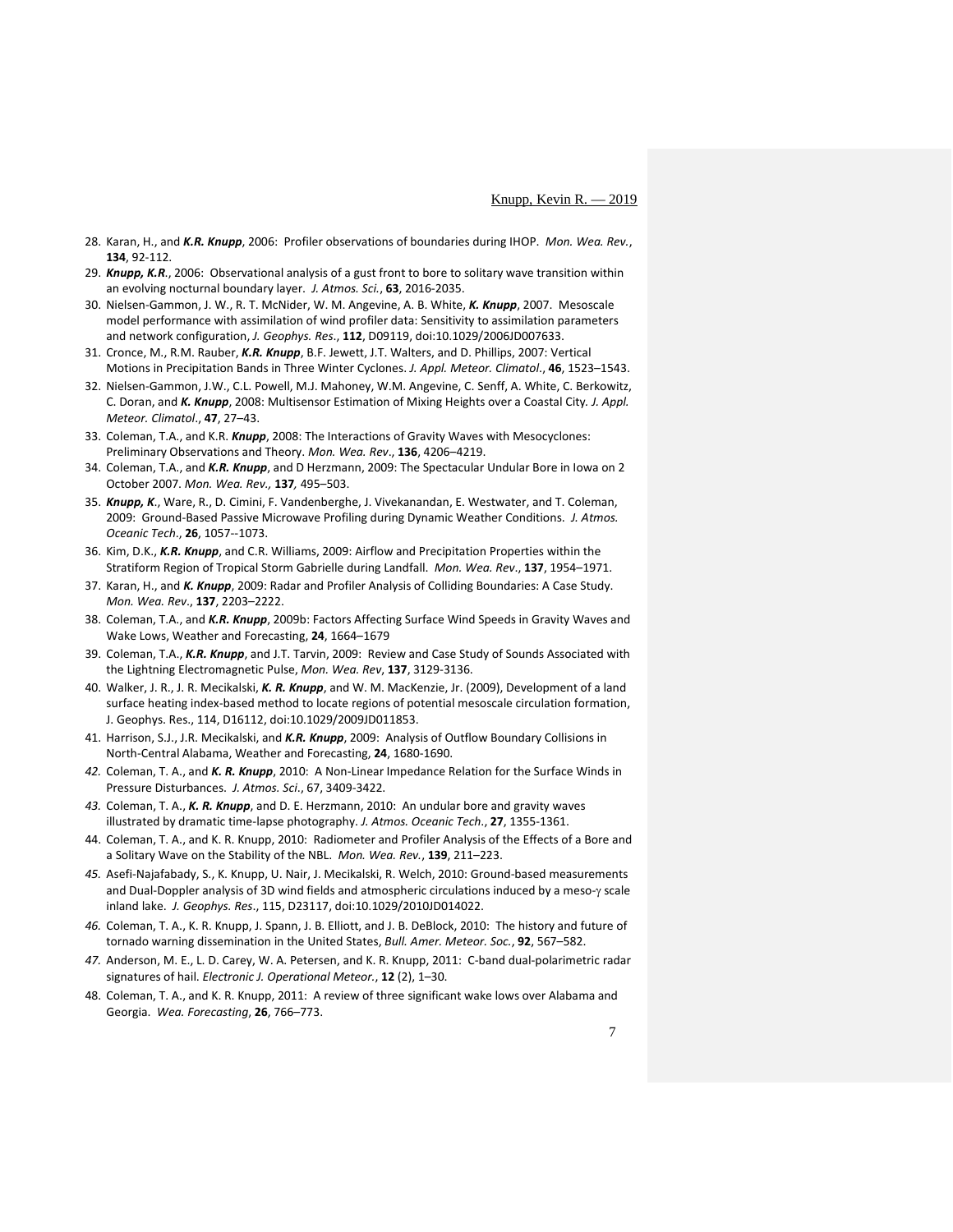- 49. Asefi-Najafabady, S., K. Knupp, J. Mecikalski, R.M. Welch, D. Philips, 2012: Mesoscale Circulations induced by a small lake under varying synoptic scale flows. *J. Geophys. Res*., 117, D1, doi: 10.1029/2011JD016194.
- 50. Kuang, S., M. J. Newchurch, J. Burris, L. Wang, P. I. Buckley, S. Johnson, K. Knupp, G. Huang, D. Phillips, and W. Cantrell (2011), Nocturnal ozone enhancement in the lower troposphere observed by lidar, *Atmospheric Environment, 45, 6078-6084.*
- 51. Busse, J., and K. Knupp, 2012: Observed Characteristics of the Afternoon–Evening Boundary Layer Transition Based on Sodar and Surface Data. *J. Appl. Meteor. Clim*., **51**, 571-582.
- 52. Schultz, C.J., L.D. Carey, E.V. Schultz, B.C. Carcione, C.B. Darden, C.C. Crowe, P.N. Gatlin, D.J. Nadler, W.A. Petersen, and K.R. Knupp, 2012: Dual-Polarization Tornadic Debris Signatures Part I: Examples and Utility in an Operational Setting. *Electronic J. Operational Meteor.*, **13** (9), 120−137.
- 53. Schultz, C.J., S.E. Nelson, L.D. Carey, L. Belanger, B.C. Carcione, C.B. Darden, T. Johnstone, A.L. Molthan, G.J. Jedlovec, E.V. Schultz, C.C. Crowe, and K.R. Knupp, 2012: Dual-polarization tornadic debris signatures Part II: Comparisons and caveats. *Electronic J. Operational Meteor.*, **13** (10), 138−150.
- 54. Murphy, Todd A., Kevin R. Knupp, 2013: An Analysis of Cold Season Supercell Storms Using the Synthetic Dual-Doppler Technique. *Mon. Wea. Rev.*, **141**, 602–624.
- 55. Rauber, R.M., J. Wegman, D. M. Plummer, A. A. Rosenow, M. Petersen, G.M. McFarquhar, B.F. Jewett, D. Leon, P. S. Market, K. R. Knupp, J. M. Keeler, and S. M. Battaglia, 2014: Stability and charging characteristics of the comma-head region of continental winter cyclones. *J. Atmos, Sci*., in press.
- 56. Coleman, T. A., T. A. Murphy, K. R. Knupp, L. D. Carey, and M. E. Anderson, 2014: Extensive observations of the transition region of a winter storm. J. Operational Meteor., 2 (1), 1−12.
- 57. Knupp, K. R., T. A. Murphy, T. A. Coleman, R. A. Wade, S. A. Mullins, C. J. Schultz, E. V. Schultz, L. Carey, A. Sherrer, E. W. McCaul Jr., B. Carcione, S. Latimer, A. Kula, K. Laws, P. T. Marsh, and K. Klockow, 2014: Meteorological Overview of the Devastating 27 April 2011 Tornado Outbreak. *Bull. Amer. Meteor. Soc.*, **95**, 1041–1062.
- 58. [Wingo,](https://www.researchgate.net/researcher/2059971371_Stephanie_M_Wingo) S.M., and K. R. Knupp, 2015: Multi-platform observations characterizing the afternoon-toevening transition of the planetary boundary layer in Northern Alabama, USA. Boundary-Layer Meteorology, 155, 29-53.
- 59. Kristovich, D.A., R. D. Clark, J. Frame, B. Geerts, K. R. Knupp, K. A. Kosiba, N. F. Laird, N. D. Metz, J. Minder, T. D. Sikora, W. J. Steenburgh, S. M. Steiger, J. Wurman, and G. S. Young, 2016: The Ontario Winter Lake-effect Systems (OWLeS) Field Project, *Bulletin of the American Meteorolgical Society***, 98***, 315-332.*
- 60. Finlon, J.A., G. M. McFarquhar, R. M. Rauber, D. M. Plummer, B. F. Jewett, D. Leon, and K. R. Knupp, 2016: A Comparison of X-band Polarization Parameters with In-Situ Microphysical Measurements in the Comma Head of Two Winter Cyclones. J. Appl. Meteor. Clim., 55, 2549-2574.
- 61. Wingo, S., and K.R. Knupp, 2016: Structure of mesovortices in Hurricane Ike (2008) derived from ground-based dual-Doppler analyses. Mon. Wea. Rev., 144, 4245-4263.
- 62. Coleman, T. A., and K. R. Knupp, 2016: Review and Case Studies of Non-Traditional Severe Local Windstorms. J. Oper. Meteor., 4, 192-206.
- 63. Geerts, B., D. Parsons, C. L. Ziegler, T. M. Weckwerth, D. D. Turner, J. Wurman, K. Kosiba, R. M. Rauber, G. M. McFarquhar, M. D. Parker, R. S. Schumacher, M. C. Coniglio, K. Haghi, M. I. Biggerstaff, P. M. Klein, W. A. Gallus, B. B. Demoz, K. R. Knupp, R. A. Ferrare, A. R. Nehrir, R. D. Clark, X. Wang, J. M. Hanesiak, James O. Pinto, J. J. Moore, 2016: The 2015 Plains Elevated Convection At Night (PECAN) field project. *Bulletin of the American Meteorolgical Society, 98, 767-786.*
- 64. Lyza, A. W., A. W. Clayton, K. R. Knupp, E. Lenning, M. T. Friedlein, R. Castro, and E. S. Bentley, 2017: Analysis of mesovortex characteristics, behavior, and interactions during the second 30 June–1 July 2014 midwestern derecho event. Electronic J. Severe Storms Meteor., 12 (2), 1–33.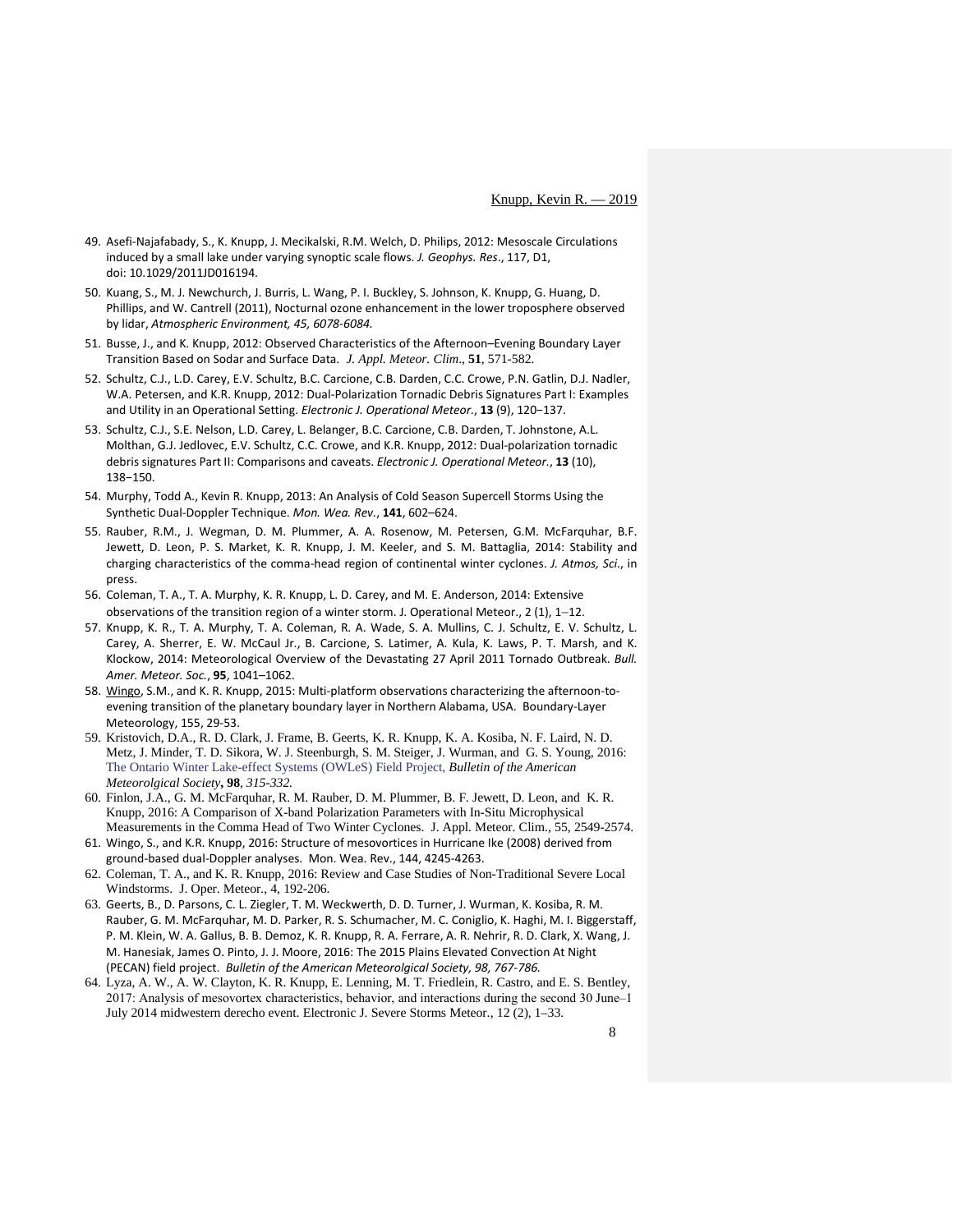- 65. Coleman, T. A., A. W. Lyza, K. R. Knupp, K. Laws, and W. Wyatt, 2018: A significant tornado in a heterogeneous environment during VORTEX-SE. *Electronic J. Severe Storms Meteor*., **13** (2), 1–25.
- 66. Gatlin, P., W.A. Petersen, K. Knupp, and L. Carey, 2018: Observed Response of the Raindrop Size Distribution to Changes in the Melting Layer, Atmosphere, 9, 319, https://DOI: 10.3390/atmos9080319
- 67. Lyza, A.W., and K.R. Knupp, 2018: [A Background Investigation of Tornado Activity across the](https://journals.ametsoc.org/doi/full/10.1175/MWR-D-18-0300.1)  [Southern Cumberland Plateau Terrain System of Northeastern Alabama.](https://journals.ametsoc.org/doi/full/10.1175/MWR-D-18-0300.1) Mon. Wea. Rev., 146, 4261- 4278,<https://doi.org/10.1175/MWR-D-18-0300.1>
- 68. Conrad, D.M., and K.R. Knupp, 2019: Doppler Radar Observations of Horizontal Shearing Instability in Quasi-Linear Convective Systems. Mon. Wea. Rev., in press.

## Journal manuscripts submitted or conditionally accepted:

- 1. Weigel, A., R. Griffin, K. Knupp, A. Molthan, and T. Coleman, 2018: A Spatial Pattern Analysis of Land Surface Heterogeneity and its Relationship to Initiation of Weak Tornadoes.*Earth Interactions*, in review.
- 2. Hulsey, C., and Kevin. Knupp, 2018: A Ground Based Remote Sensing Analysis of a Shallow Cold Front with Density Current Attributes from the PLOWS Field Campaign. Mon. Wea. Rev., submitted (Dec. 2018)

#### Manuscripts in preparation:

- 1. Knupp, K., D. Phillips, and B. Geerts, 2018: Observations of microbursts and microscale vortices associated with a strong heat burst event. Mon. Wea. Rev., to be resubmitted.
- 2. Elkins, C.M., and K,R. Knupp, 2018: Kinematic structure and evolution of a severe cool season bow echo. Mon Wea. Rev., to be resubmitted
- 3. Knupp, K., P. Ray<sup>2</sup>, S. Kimball, J. Schroeder, M. Levitan, K. Hirai, and D. Phillips, 2018: Analysis of a concentrated heavy rain event during the landfall of Tropical Storm Ida (2009). Mon. Wea. Rev., in preparation.
- 4. Knupp, K., and co-authors, 2018: Multi‐sensor observations of heterogeneous boundary layer evolution in the wake of a decaying rainband. Boundary Layer Meteorology, in preparation.
- 5. Wingo, S. M. and K. R. Knupp, 2018: Measurements of vertical motion within gust fronts, solitary waves, and bores: A comparison among UHF Doppler wind profiler, X-band profiling radar, and vertically pointing Doppler lidar. In preparation, to submitted to JTECH.
- 6. Wingo, S. M. and K. R. Knupp, 2018: Case studies on the evolution of convergent boundaries propagating during the afternoon-to-evening transition period in north Alabama. In preparation, to submitted to MWR.
- 7. Knupp, K.R., S. M. Wingo, and T Coleman, 2018: Evolution and kinematic structure of a mature, shallow bore within a low-shear environment. Mon. Wea. Rev., in preparation.
- 8. Kosiba, K.A., J. Wurman, K. Knupp, K. Pennington, and P. Robinson, 2018: Ontario Winter Lake-effect Systems (OWLeS): Misovortices in long-lake-axis-parallel snowbands Part 1: Bulk characteristics and kinematic evolution. Mon Wea. Rev., in preparation.
- 9. Pennington, K., K. Knupp, and K. Kosiba, 2018: Ontario Winter Lake-effect Systems (OWLeS). Misovortices in long-lake-axis-parallel snowbands Part 2: MIPS profiler observations of the internal structure of a propagating vigorous lake-effect snow band at landfall. Mon. Wea. Rev., in

**Commented [KK1]:** Initiation of weak tornadoes

(weak torandoes are defined as EF0 to EF1)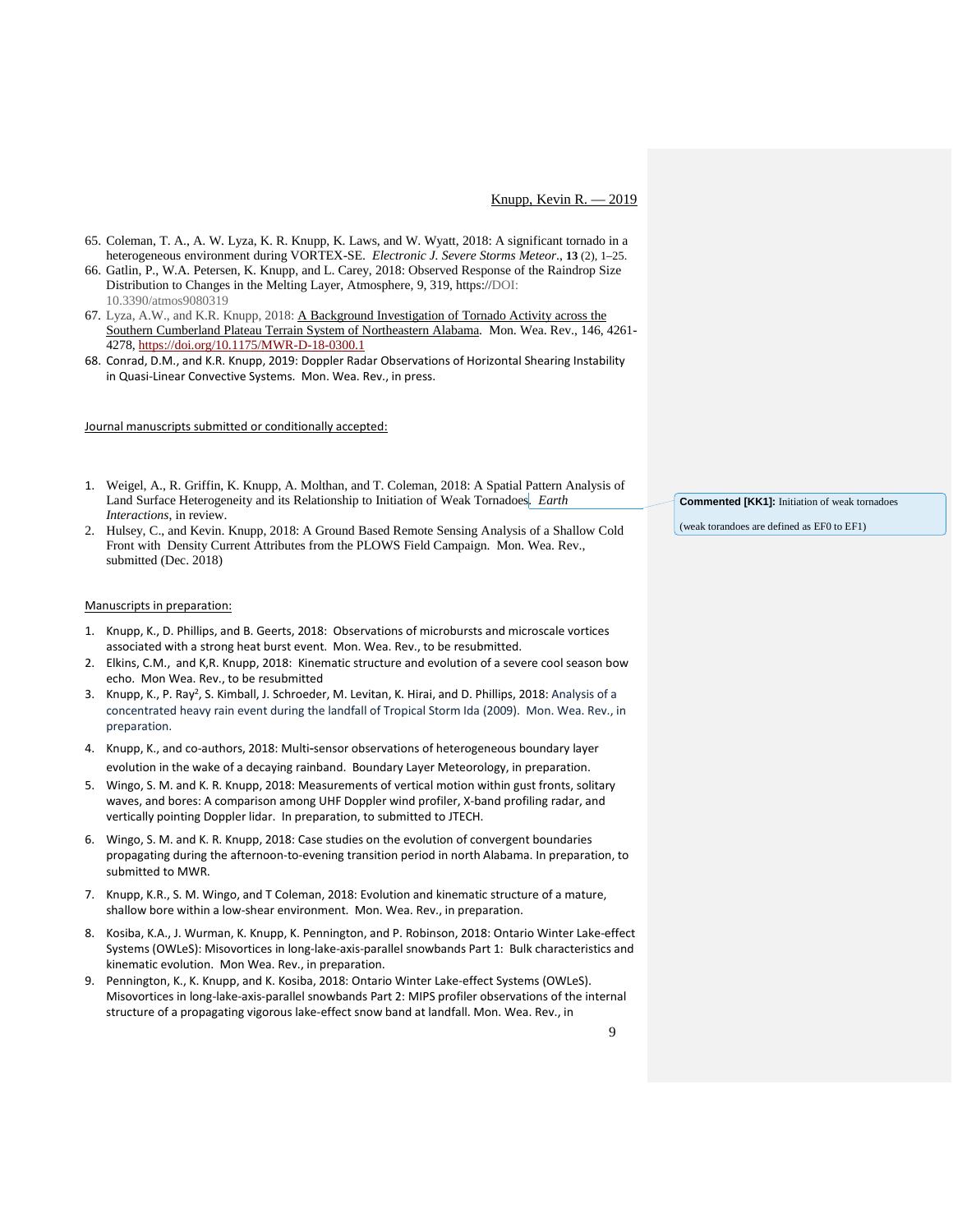Knupp, Kevin R. — 2019

preparation.

10.

#### *Scientific Conference Abstracts, Publications, and Presentations (Oral or Poster)*

- 1. Knupp, Kevin R., and John M. Brown, 1977: Central Iowa tornado family, 13 June 1976. Preprints, 10<sup>th</sup> Conference on Severe Local Storms, AMS, 463-470.
- 2. Knupp, Kevin R., K.S. Danielson, and W.R. Cotton, 1978: A radar case study analysis of a heavily precipitating quasi-stationary convective storm system. Preprints, Conference on Cloud Physics and Atmospheric Electricity, AMS, 451-458.
- 3. Knupp, Kevin R., and W.R. Cotton, 1979: Characteristics of an intense, quasi-steady thunderstorm over mountainous terrain. Preprints, 11<sup>th</sup> Conference on Severe Local Storms, AMS, 530-537.
- 4. Knupp, K.R., and W.R. Cotton, 1980: Doppler radar observations of the three-dimensional turbulent structure of a quasi-steady thunderstorm. Preprints, 19<sup>th</sup> Conference on Radar Meteorology, AMS, 369-375.
- 5. Cotton, W.R., G. Tripoli, and K.R. Knupp, 1980: A three-dimensional simulation and observational analysis of an intense, quasi-steady thunderstorm over mountainous terrain. Preprints, VIIIth International Conference on Cloud Physics, Clermont-Ferrand, France.
- 6. Knupp, K.R., N. Motallebi and W.R. Cotton, 1981: Observations of heavily-precipitating mountainous thunderstorms. Preprints, Fourth Conference on Hydrometeorology, AMS, 204-211.
- 7. Brown, J.M., K.R. Knupp, and F. Caracena, 1982: Destructive winds from shallow, high-based cumulonimbi. 12th Conference on Severe Local Storms, AMS, 272-275.
- 8. Knupp, K.R., and W.R. Cotton, 1982: Doppler radar case study of downdraft initiation and structure within a moderately-intense thunderstorm. Preprints,  $12<sup>th</sup>$  Conference on Severe Local Storms, AMS, 437-440.
- 9. Knupp, K.R., and W.R. Cotton, 1982: Characteristics of downdrafts and turbulence within thunderstorms. Preprints, Conference on Cloud Physics, AMS, 539-542.
- 10. Knupp, K.R., 1983: Doppler radar analysis of the structure of a highly-sheared multicell convective storm. Preprints, 21<sup>st</sup> Conference on Radar Meteorology, AMS, 64-69.
- 11. Knupp, K.R., 1983: On the accuracy of convective storm wind fields determined from dual Doppler radar. Preprints, 21<sup>st</sup> Conference on Radar Meteorology, AMS, 542-546.
- 12. Knupp, K.R. and W.R. Cotton, 1984: Precipitating convective cloud downdraft structure A synthesis of observations and modeling. Preprints, 9<sup>th</sup> International Conference on Cloud Physics, Tallinn, 431-434.
- 13. Knupp, K.R., and D.P. Jorgensen, 1985: Case study analysis of a large-scale, long-lived downburst-producing storm. Preprints, 14<sup>th</sup> Conference on Severe Local Storms, AMS, 301-304.
- 14. Knupp, K.R., and W.R. Cotton, 1985: Downdraft initiation within precipitating convective clouds. Preprints, 14th Conference on Severe Local Storms, AMS, 171-174.
- 15. Knupp, K.R., and D.P. Jorgensen, 1986: Observations on the transformation from circular to linear convection. Preprints, 23rd Conference on Radar Meteorology and Conference on Cloud Physics, AMS, J14- J17.
- 16. Knupp, K.R., and S.F. Williams, 1988: Multiscale analysis of a sustained precipitation event. Preprints, 15<sup>th</sup> Conf. on Severe Local Storms, AMS, 452-455.
- 17. Knupp, K.R., 1988: Observational analysis of mesoscale convective system growth and structure. Preprints, 10<sup>th</sup> International Cloud Physics Conference, Bad Homburg, FRG.
- 18. Knupp, K.R., 1989: Observed structural variability of deep moist convection with a mesoscale convective system. Preprints, 24<sup>th</sup> Conference on Radar Meteorology, AMS, Tallahassee, 467-470.
- 19. Knupp, K.R., 1990: Radar observations of precipitation growth and evolution within the anvil region of a MCS. Preprints, Conference on Cloud Physics, San Francisco, Amer. Meteor. Soc.
- 20. Knupp, K.R., 1990: Observations of steady, low-buoyancy, low-Ri thunderstorms. Preprints, 16<sup>th</sup> Conference of Severe Local Storms, Kananaskis Park, Canada, Amer. Meteor. Soc., 473-478.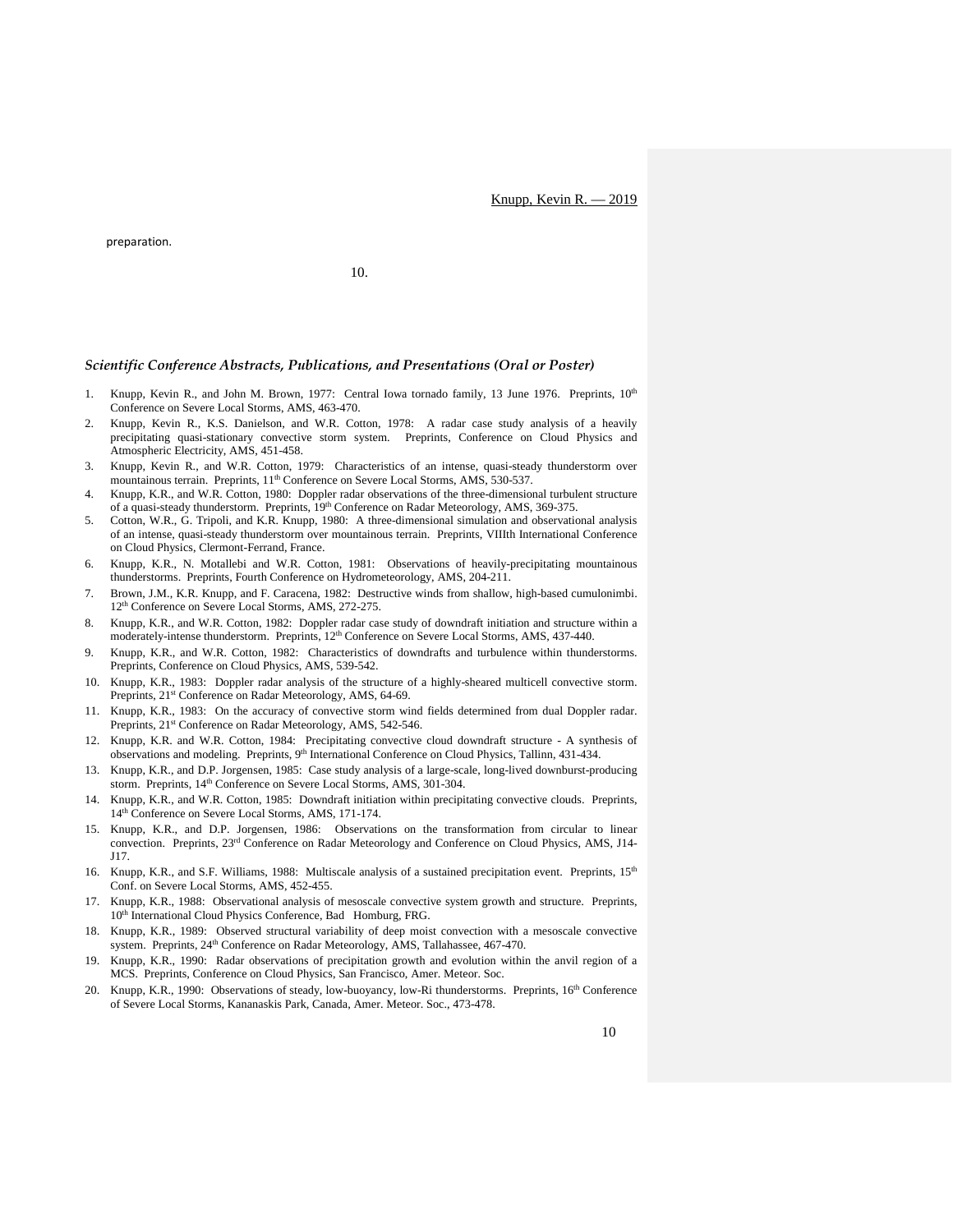- 21. Goodman, S.K., and K.R. Knupp, 1990: Tornadogenesis via Squall-line and Supercell Interaction Revisited: The 15 November 1990 Huntsville Tornado. Preprints, 16<sup>th</sup> Conference of Severe Local Storms, Kananaskis Park, Canada, Amer. Meteor. Soc., 566-571.
- 22. Knupp, K.R., 1991: Kinematic and Precipitation Structure of a Small, Long-Lived Mesoscale Convective System. Preprints, 25<sup>th</sup> International Conf. on Radar Meteorology, Paris, Amer. Meteor. Soc.
- 23. McCaul, E.W., K.R. Knupp and W.L. Snell, 1993: Remotely Sensed Structure of Tornadic Storms and Rainbands within Hurricane Andrew's Remnants. Preprints, 20<sup>th</sup> Conference on Hurricanes and Tropical Meteorology, San Antonio, TX.
- 24. Mach, D.M., and K.R. Knupp, 1993: Radar Reflectivity as a Tool to Remotely Infer the Presence of Significant Fields Aloft. Preprints, 26<sup>th</sup> International Conference on Radar Meteorology, Norman, OK.
- 25. Knupp, K.R. and V. Chandrasekar, 1993: Estimation of C-band Attenuation in Heavy Rain Environments. Preprints, 26<sup>th</sup> International Conference on Radar Meteorology, Norman, OK.
- 26. Fuchs, M.C., M.P. Ziobro, and K.R. Knupp, 1993: Mesoscale vortices and associated severe storms within an MCS. Preprints, 17th Conf on Severe Local Storms, St. Louis, Amer. Meteor. Soc., 618- 622.
- 27. Knupp, K.R., and L.P. Garinger, 1993: The Gulf coast region morning tornado phenomenon. Pre prints, 17th Conf on Severe Local Storms, St. Louis, Amer. Meteor. Soc., 20-24.
- 28. McCaul, E.W., Knupp, K.R., and W.L. Snell 1993: Observations of tornadic storms and rainbands within Hurricane Andrew's remnants. Preprints, 17th Conf on Severe Local Storms, St. Louis, Amer. Meteor. Soc., 272-276.
- 29. Stalker, J.R. and K.R. Knupp, 1993: A numerical and observational study of an atypical miniature supercell storm. Preprints, 17th Conf on Severe Local Storms, St. Louis, Amer. Meteor. Soc., 191- 195.
- 30. Bringi, V.N., K.R. Knupp and L. Liu, 1995: Microphysical and kinematic study of early-to-mature cloud transition using multi-parameter radar, dual-Doppler synthesis and aircraft penetrations. Preprints, Conference on Cloud Physics, Dallas, Amer. Meteor. Soc.
- 31. Rushing, T., K. Knupp and K. Howard, 1995: 915 MHz Profiler Observations of Desert Boundary Layer Evolution. Preprints, 27th Conf. Radar Meteorology, Vail, Colorado, AMS.
- 32. Geerts, B., and K. Knupp, 1995: Dynamical interpretation of the evolution of a weakly-sheared, small mesoscale convective system. Preprints, 27th Conf. Radar Meteorology, Vail, Colorado, AMS, 567-568.
- 33. Clymer, R., and K. Knupp, 1995: Doppler radar observations of a summer severe storm outbreak over northern Alabama. Preprints, 27th Conf. Radar Meteorology, Vail, Colorado, AMS, 569-570.
- 34. Knupp, K., R. Clymer, E. McCaul and K. Pence, 1996: Structure and Evolution of the 1994 Palm Sunday tornadic storms and their near mesoscale environment. Preprints, 18th Conf. Severe Local Storms, San Francisco, AMS.
- 35. Geerts, B., K. Knupp and R. Clymer, 1996: Interaction between frontal and convective dynamics of a large, long-lived severe squall line with trailing stratiform region. Preprints, 18th Conf. Severe Local Storms, San Francisco, AMS.
- 36. Knupp, K., R. Clymer, and B. Geerts, 1996: Preliminary classification and observational characteristics of tornadic storms over northern Alabama. Preprints, 18th Conf. Severe Local Storms, San Francisco, AMS.
- 37. Buechler, D., S. Goodman, E. McCaul, and K. Knupp, 1996: Cloud-to-ground lightning activity during tornadic storms in the Tennessee Valley. Preprints, 18th Conf. Severe Local Storms, San Francisco, AMS.
- 38. Clymer, R., K. Knupp and K. Pence, 1996: An examination of tornadogenesis within convective lines: The 28 November 1994 case study. Preprints, 18th Conf. Severe Local Storms, San Francisco, AMS.
- 39. Geerts, B., and K. Knupp, 1996: Prefrontal squall lines in the southern USA: Interaction between frontal and convective dynamics. Preprints, Seventh Conf. on Mesoscale Processes, Reading, U.K., 9-13 Sept. 1996.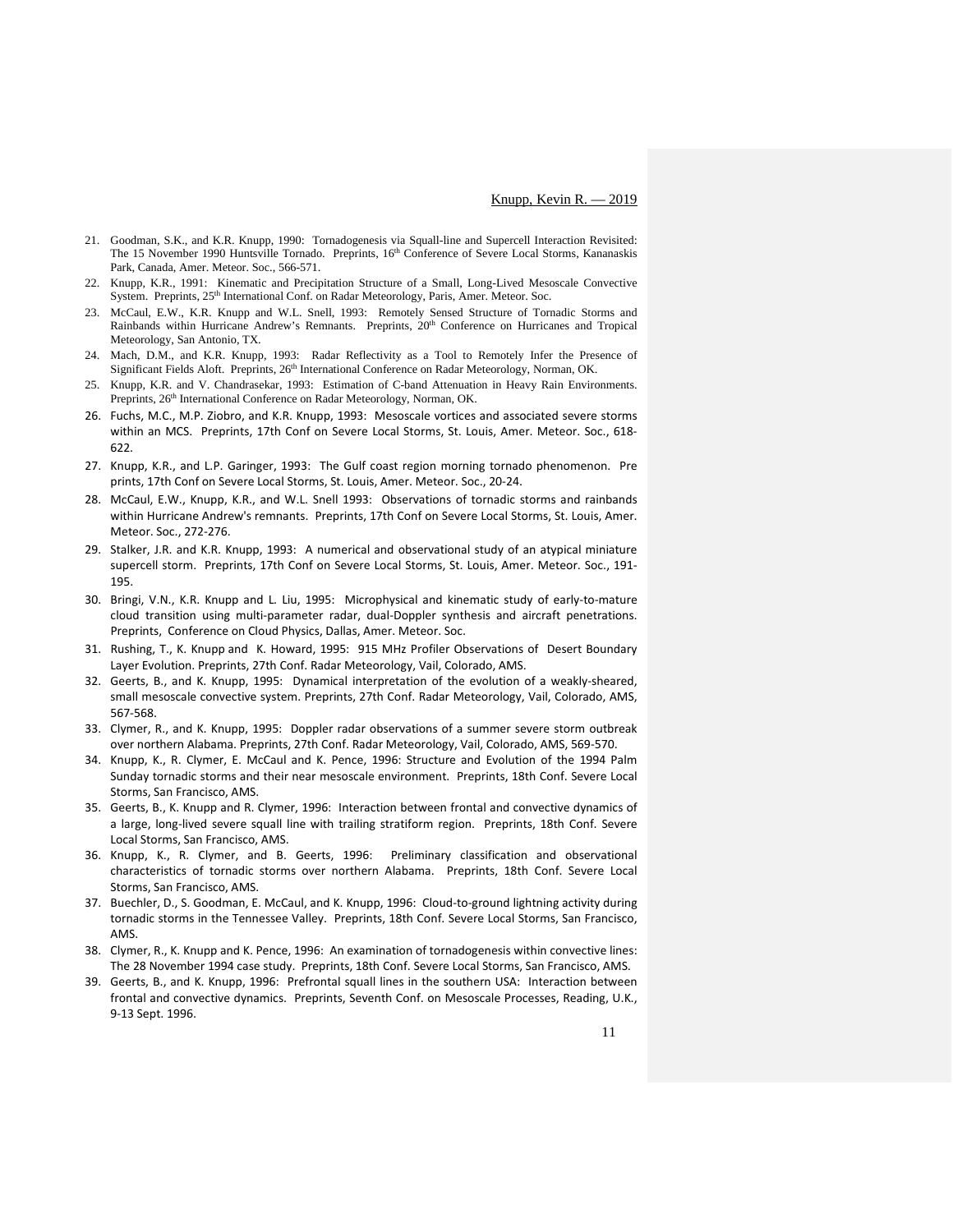- 40. Paech, S., and K. R. Knupp, 1997: Variations in lightning behavior and storm structure among adjacent supercell storms: The 18 May case study. Preprints, 28th Conf. on Radar Meteorology, Austin, TX, AMS, 232-233.
- 41. Knupp, K.R., and R. McNider, 1997: The UAH-RSA Atmospheric Measurement Facility: A Multi-Sensor System for the Atmospheric Boundary Layer. Preprints, 28th Conf. on Radar Meteorology, Austin, TX, AMS, 551-552.
- 42. Walters, J., and K.R. Knupp, 1999: Multi-Sensor Observations of the Nocturnal Boundary Layer. Preprints, 13<sup>th</sup> Symposium on Boundary Layers and Turbulence, Dallas, TX, AMS, 324-326.
- 43. Knupp, K.R., J. Walters, 1999: Profiler observations within the eyewall of hurricane Georges. Preprints, 29<sup>th</sup> Conference on Radar Meterology, Montreal, AMS.
- 44. Walters, J., and K.R. Knupp, 1999: Multi-Sensor Observations of the Nocturnal Boundary Layer. Preprints, 29<sup>th</sup> Conference on Radar Meterology, Montreal, AMS.
- 45. Knupp, K.R., J. Walters, and E. W. McCaul, 2000: Doppler profiler observations of the boundary layer within the eyewall of hurricane georges during landfall. Preprints,  $24<sup>th</sup>$  Conference on Hurricanes and Tropical Meteorology, Ft. Lauderdale, AMS.
- 46. Knupp, K.R., and J Walters, 2000: Profiler observations of squall lines and linear convective systems. 20<sup>th</sup> Conf. on Severe Local Storms, Orlando, FL, AMS.
- 47. Knupp, K.R., 2000: Narrow streaks of "straight-line" wind damage: Are they produced by tornadoes or microbursts? Preprints, 24<sup>th</sup> Conference on Hurricanes and Tropical Meteorology, Ft. Lauderdale, AMS.
- 48. S. Wang, E.W. McCaul, Jr. and K.R. Knupp, 2000: Large eddy simulations of the hurricane boundary layer. Preprints, 24<sup>th</sup> Conference on Hurricanes and Tropical Meteorology, Ft. Lauderdale, AMS.
- 49. Wang., S., E.W. McCaul, and K.R. Knupp, 2000: Large-Eddy Simulations of a High Wind Hurricanelike Boundary Layer. Preprints, 14<sup>th</sup> Symposium on Boundary Layers and Turbulence, Aspen, CO, Amer. Meteor. Soc., 289-290.
- 50. Knupp, J. Walters, and E.W. McCaul, Jr., 2000: Profiler Observations of the Boundary Layer within Hurricanes Georges and Earl during Landfall Preprints, 14<sup>th</sup> Symposium on Boundary Layers and Turbulence, Aspen, CO, Amer. Meteor. Soc..
- 51. Knupp, K.R., and J Wlaters, 2002: Profiler, radar and electric field observations of the landfall of Tropical Storm Gabrielle. Paper presented at the 25<sup>th</sup> Conference on Hurricanes and Tropical Meteorology, San Diego, CA, AMS.
- 52. Laws, Kevin B., K.R. Knupp and J Walters, 2002: Rapid supercell storm and tornado development along a boundary. Preprints, 21<sup>st</sup> Conference on Severe Local Storms, San Antonio, TX, AMS.
- 53. Knupp, K.R., and T. A. Coleman, 2002: Doppler radar observations of a small mesoscale convective vortex within a mesoscale convective system. Preprints, 21<sup>st</sup> Conference on Severe Local Storms, San Antonio, TX, AMS.
- 54. Walters, J. T., and K. R. Knupp, 2002: Observations of flow over complex terrain within the stable nocturnal boundary layer. Preprints, 15th Symposium on Boundary Layers and Turbulence, Wageningen, The **Netherlands**
- 55. White, A., D.E. White, W.M. Angevine, K. Knupp, R. Coulter, T. Martin, J. Hubbe, and D. White, 2002: The TEXAQS-2000 edited wind proifler dataset Fourth Conference on Atmospheric Chemistry, Amer. Meteor. Soc.
- 56. Wayne M. Angevine, W.M., A.B. White, K. Knupp, R. Coulter, T. Martin3, J.C. Doran, and D. White, 2002: Mixing depth variability in the Houston area during TEXAQS2000. Fourth Conference on Atmospheric **Chemistry**
- 57. Knupp, K.R., 2003: Mobile Integrated Profiler System (MIPS) Observations of boundary layer and water vapor variations around boundaries and storms. 12<sup>th</sup> Symposium on Meteorological Observations and Instrumentation, Long Beach, California, 10-13 February 2003.
- 58. Davis, C.A., M. Biggerstaff, L. Bosart, G. Bryan, D. Dowell, R. Johns, D. Jorgensen, B. Klimowski, K. Knupp, W.-C. Lee, R. Przybylinski, G. Schmocker, J. Trapp1, S. Trier, R. Wakimoto1, M. Weisman1, and C. Ziegler, 2003: An Overview of the Bow Echo and MCV Experiment (BAMEX). Observing and Understanding the Variability of Water in Weather and Climate, Long Beach, California, 10-13 February 2003.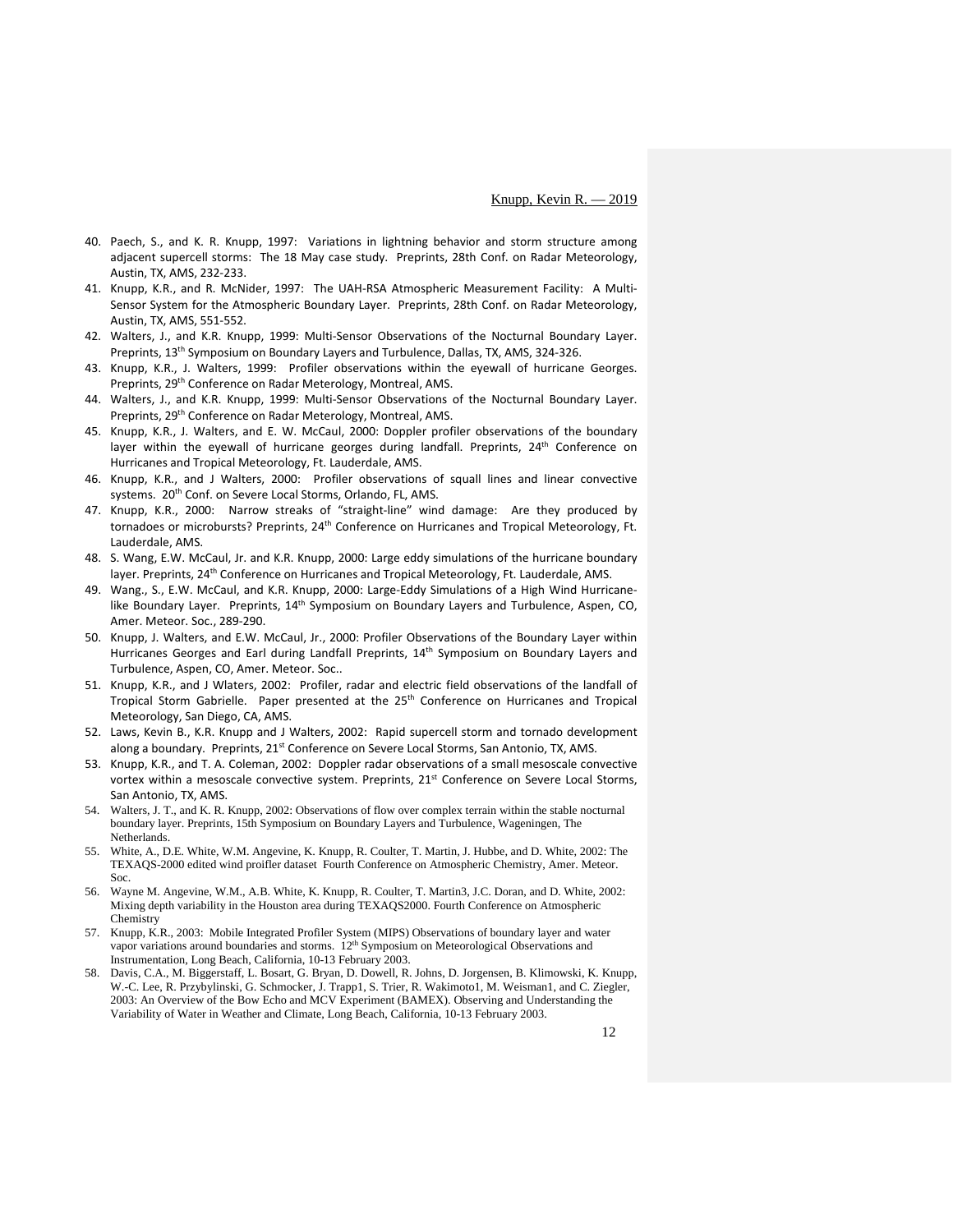- 59. Karan, H. and K.R. Knupp, 2003: High Resolution Multi-Sensor Profiling of Gust Fronts. 10th Conference on Mesoscale Processes
- Walters, J.T., and K. R. Knupp, 2003: Doppler Profiler and Radar Observations of Tropical Storm Gabrielle During Landfall, 31st International Conference on Radar Meteorology.
- 61. Kim, D.-K., and K. R. Knupp, 2003: MIPS, Doppler Radar, and X-Band Polarimetric Observations of a Dissipating Squall Line Emanating from a Developing Tropical Storm, 31st International Conference on Radar Meteorology.
- 62. Karan, H., and K. R. Knupp, 2003: MIPS and Radar Observations of Boundaries during IHOP-2002. 31st International Conference on Radar Meteorology
- 63. Davis, C., N. Atkins, G. Bryan, W. Cotton, D. Dowell, J. M. Fritsch, B. Jewett, R. Johns, D. Jorgensen, K. Knupp, W.-C. Lee, G. McFarquhar, R. Przybylinski, B. Rauber, B. Smull, J. Trapp, S. Trier, R. Wakimoto, M. Weisman, and C. Ziegler, 2003: Observations from the Bow Echo and MCV Experiment (BAMEX). 31st International Conference on Radar Meteorology
- 64. Knupp, K.R., and J. Walters: 2003: MIPS Observations of bow echoes during BAMEX. 31st International Conference on Radar Meteorology
- 65. Walters, J. D. Kim, K. R. Knupp, C. R. Williams, E. N. Anagnostou, and A. Tokay, 2004: Intercomparison of polarimetric radar, profiler and disdrometer observations of tropical precipitation during CAMEX-4/KAMP. 26<sup>th</sup> Conference on Hurricanes and Tropical Meteorology, Miami.
- 66. Knupp, K.R., J. Walters and M. Biggerstaff, 2004: Doppler profiler and radar observations of boundary layer variability during the landfall of TS Gabrielle. 26<sup>th</sup> Conference on Hurricanes and Tropical Meteorology, Miami.
- 67. Knupp, K.R., J. T. Walters and M. I. Biggerstaff, 2004: Mesoscale and precipitation processes observed by Doppler profiler and radar during the landfall of Tropical Storm Gabrielle. 26<sup>th</sup> Conference on Hurricanes and Tropical Meteorology, Miami.
- 68. Roberts, B.C., and K.R. Knupp, 2004: Strong Updraft Feature Associated with Hurricane Earl During Landfall. 26<sup>th</sup> Conference on Hurricanes and Tropical Meteorology, Miami.
- 69. Knupp, K.R., and J. Walters, 2004: Boundary layer transitions in off-shore and on-shore flows observed by Doppler profiler and radar during the landfall of Tropical Storm Gabrielle. 16<sup>th</sup> Symposium on Boundary Layers and Turbulence, Portland, ME.
- 70. Phillips, D., and K. Knupp, 2004: MIPS Observations of Bow Echoes during BAMEX. 22nd Conference on Severe Local Storms, Hyannic, MA, AMS.
- 71. Knupp, K., and J. Walters, 2004: MIPS observations of a heatburst. 22nd Conference on Severe Local Storms, Hyannis, MA, AMS.
- 72. Walters, J. and K. Knupp, 2004:
- 73. Altino, K., K.R. Knupp, And S.J. Goodman, 2004: Correlation of lightning flash rates with a microburst event. 22<sup>nd</sup> Conference on Severe Local Storms, Hyannis, MA, AMS.
- 74. Knupp, K., and J. Walters, 2005: Coastal zone boundary layer transitions in off-shore and on-shore flows observed by Doppler profiler and radar during the landfall of Tropical Storm Gabrielle. Meteorologi of the Coastal Zone, accepted abstract. AMS Annual Meeting.
- 75. Knupp, K.R., 2005: Multiple Remote Sensor Observations of Gust Front to Bore Transition. Xx Symposium on Integrated Observations, accepted abstract. AMS Annual Meeting.
- 76. Knupp, K.R., J.T. Walters, W.A. Petersen, and N.A. Crook, 2005: Single Doppler observations of boundary layer flows over heterogeneous terrain. 32nd Conference on Radar Meteorology,
- 77. Barbre, R.E. Jr., J.R. Mecikalski, K.Knupp, W.Mackenzie Jr., P. Gatlin, and D. Phillips, 2005: An observational analysis of an Alabama dryline event on March 19–20, 2003. 21st Conference on Weather Analysis and Forecasting/17th Conference on Numerical Weather Prediction.
- 78. Estrem, M.R., R.M. Rauber, K.R. Knupp, B.F. Jewett, J.T. Walters, and D. Phillips, 2005: Analysis of vertical motions in fine scale precipitation bands in winter cyclones using wind profiler doppler spectra. 11th Conference on Mesoscale Processes.
- 79. Knupp, K.R., and N. A. Crook, 2005: Radar and profiler measurements of mesoscale and microscale flows within a heat burst. 11th Conference on Mesoscale Processes.
- 80. Walters, J.T., and K. Knupp, 2005: BAMEX case study of the structure and evolution of the 26 June 2003 mini-bow. 11th Conference on Mesoscale Processes.
- 81. Karan, H., and K. R. Knupp, 2005: Doppler radar and profiler observations of boundary evolution and collision. 32nd Conference on Radar Meteorology.
- 82. Phillips, D., and K. Knupp, 2005: Observations of the 24 June 2003 Bow Echo Case during BAMEX. 11th Conference on Mesoscale Processes.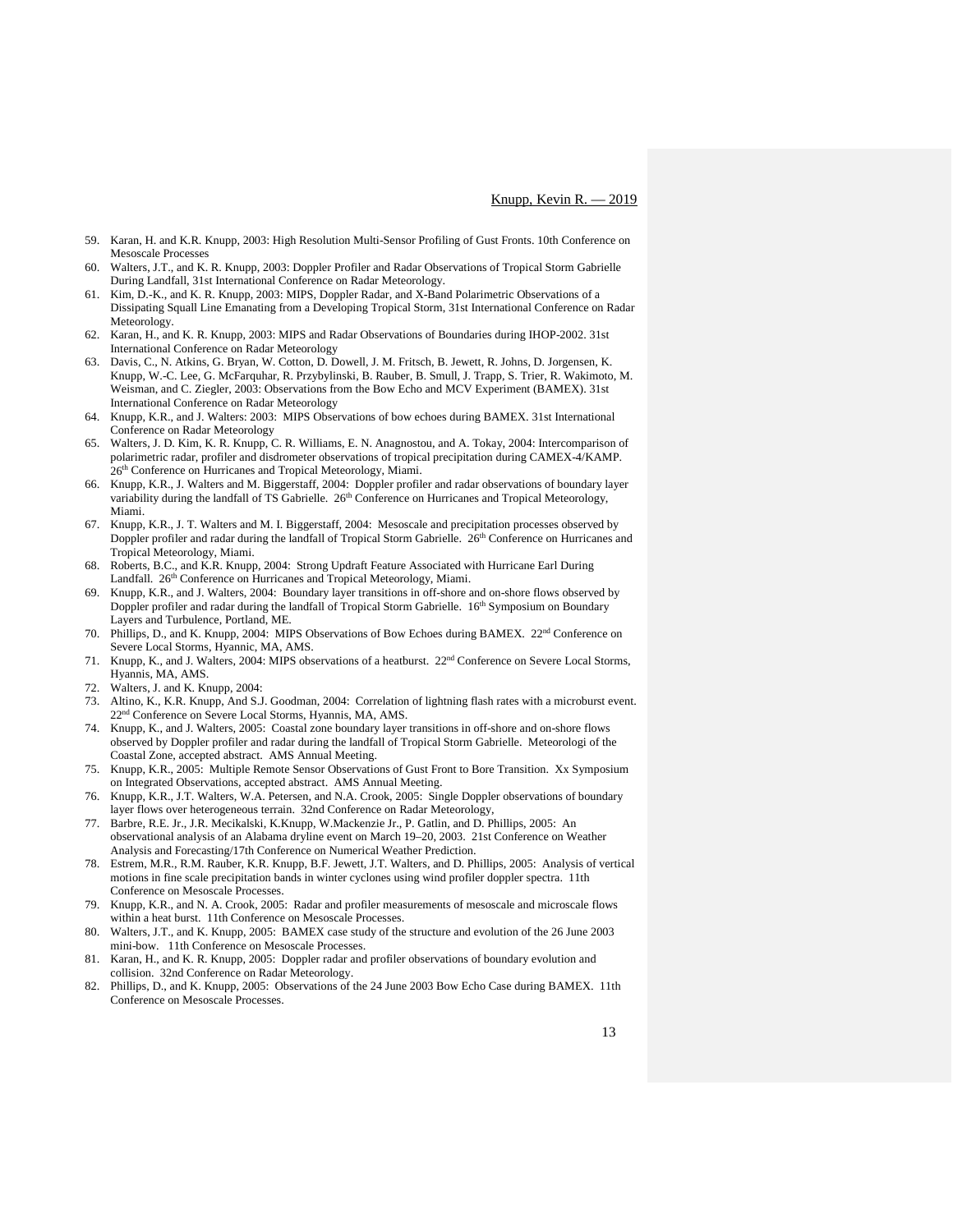- 83. Kim, D.-K., and K.R. Knupp, 2005: Kinematic and microphysical characteristics of a stratiform rain band observed in Tropical Storm Gabrielle at landfall. 32nd Conference on Radar Meteorology.
- 84. Petersen, W.A., K. Knupp, J. Walters, W. Deierling, M. Gauthier, B. A. Dolan, J. P. Dice, D. Satterfield, C. Davis, R. J. Blakeslee, S.J. Goodman, S. Podgorny, J. Hall, M. Budge, and A. Wooten, 2005: The UAH-NSSTC/WHNT ARMOR C-band dual-polarimetric radar: A unique collaboration in research, education and technology transfer. 32nd Conference on Radar Meteorology.
- 85. Knupp, K.R., W.A. Petersen, R.T. McNider, M.J. Newchurch, and J.T. Walters, 2006: Development of an operational integrated observing system for precipitation and boundary layer measurements. 10th Symposium on Integrated Observing and Assimilation Systems for the Atmosphere, Oceans, and Land Surface, AMS Annual Meeting, Atlanta.
- 86. Barbre, R.E. Jr., J.R. Mecikalski and K.R. Knupp, 2006: A case study of convective initiation along a retrograding dryline. Symposium on the Challenges of Severe Convective Storms, AMS Annual Meeting, Atlanta.
- 87. Allen, H.M., J.R. Mecikalski, K. Knupp, and J. E. Burks, 2006: Utilizing Mobile Integrated Profiling System Data for Operational Forecasting. 10th Symposium on Integrated Observing and Assimilation Systems for the Atmosphere, Oceans, and Land Surface (IOAS-AOLS), AMS Annual Meeting, Atlanta
- 88. Robert E. Barbre, R.E., Jr., C. R. Hain, T. A. Martin, T. A. Coleman, C. Elkins, and K. R. Knupp, 2006: Single Doppler radar observations of an intense bowing phase of a cold season bow echo in a high shear, low CAPE environment. 23rd Conference on Severe Local Storms, St. Louis, MO, October 2006.
- 89. Knupp, K.R., and D. Phillips, 2006: Observations of a mesoscale convective vortex, downbursts, and smallscale vortices associated with a heatburst event. 23rd Conference on Severe Local Storms, St. Louis, MO, October 2006.
- 90. Hain, C.R., K. Knupp, R. E. Barbre, C. Elkins, T. A. Coleman, and T. A. Martin, 2006: A cold season bow echo in a high shear, low CAPE environment: synoptic-scale environment and mesoscale evolution. 23rd Conference on Severe Local Storms, St. Louis, MO, October 2006.
- 91. Elkins, C., K. Knupp, B.J. Barbre', and C. Hain, 2007: Analysis of a cold-season bow echo: kinematic and precipitation structure during the late mature phase.  $23<sup>rd</sup>$  Conference on Severe Local Storms, St. Louis, MO, October 2006.
- 92. Knupp, K.R., and D. Phillips, 2006: The role of gravity waves in producing strong winds in bow echoes.  $23<sup>rd</sup>$ Conference on Severe Local Storms, St. Louis, MO, October 2006.
- 93. Coleman, T.A., and K.R. Knupp, 2007: The interaction of gravity waves with tornadoes and mesocyclones: theories and observations. 23rd Conference on Severe Local Storms, St. Louis, MO, October 2006.
- 94. Coleman, T.A., and K.R. Knupp, 2007: Convective Initiation via Outflow Boundary Interaction with Quasi-Stationary Thermal Circulations. 12<sup>th</sup> Conference on Mesoscale Processes. AMS.
- 95. Coleman, T.A., and K.R. Knupp, 2008: A closer look at damaging surface winds associated with mesoscale gravity waves. 12<sup>th</sup> Conference on Mesoscale Processes. AMS.
- 96. Petersen, W.A., K.R. Knupp, D.J. Cecil, and J.R. Mecikalski, 2008: Huntsville THOR Center instrumentation: Research and operational collaboration. 33rd International Conference on Radar Meteorology, AMS.
- 97. Coleman, T.A., and K.R. Knupp, 2008: Doppler Radar Observations of the Interactions of Gravity Waves with Mesocyclones. 33rd International Conference on Radar Meteorology, AMS.
- 98. Asefi, S., U.S. Nair, V. Anantharaj, K. Knupp, and Y. Wu, 2008: Lake Breeze simulation using an integrated RAMS and LIS modeling systems evaluated using ARMOR radar observations,  $22<sup>nd</sup>$  Conference on Hydrometeorology
- 99. Knupp, K., T. Coleman, L. Carey, W. Petersen, and C. Elkins, 2008: The 2008 Super Tuesday Tornado Outbreak: Synthetic dual Doppler analysis of contrasting tornadic storm types. 24<sup>th</sup> Conference on Severe Local Storms (AMS), 27–31 October 2008, Savannah, GA.
- 100. Carey, L.W., W. A. Petersen and K. R. Knupp, 2008: Microphysical processes in two tornadic supercells inferred from ARMOR dual-polarimetric radar observations. 24<sup>th</sup> Conference on Severe Local Storms (AMS), 27–31 October 2008, Savannah, GA.
- 101. Petersen, WA, L. D. Carey, K. R. Knupp, C. J. Schultz, and E. V. Johnson, 2008: ARMOR dual-polarimetric radar observations of tornadic debris signatures.  $24<sup>th</sup>$  Conference on Severe Local Storms (AMS), 27–31 October 2008, Savannah, GA.
- 102. Knupp, K.R., T. Coleman, W. Petersen, and L. Carey, 2008: The 2008 Super Tuesday Tornado Outbreak: Overview of the tornadoes and their parent storms. 24th Conference on Severe Local Storms (AMS), 27–31 October 2008, Savannah, GA.
- 103. Coleman, T.A., K. Knupp and C. C. Crowe, 2008: Mesoscale phenomena affecting the Alabama EF-4 tornadoes during the Super Tuesday Tornado Outbreak of 5-6 February 2008. 24<sup>th</sup> Conference on Severe Local Storms (AMS), 27–31 October 2008, Savannah, GA.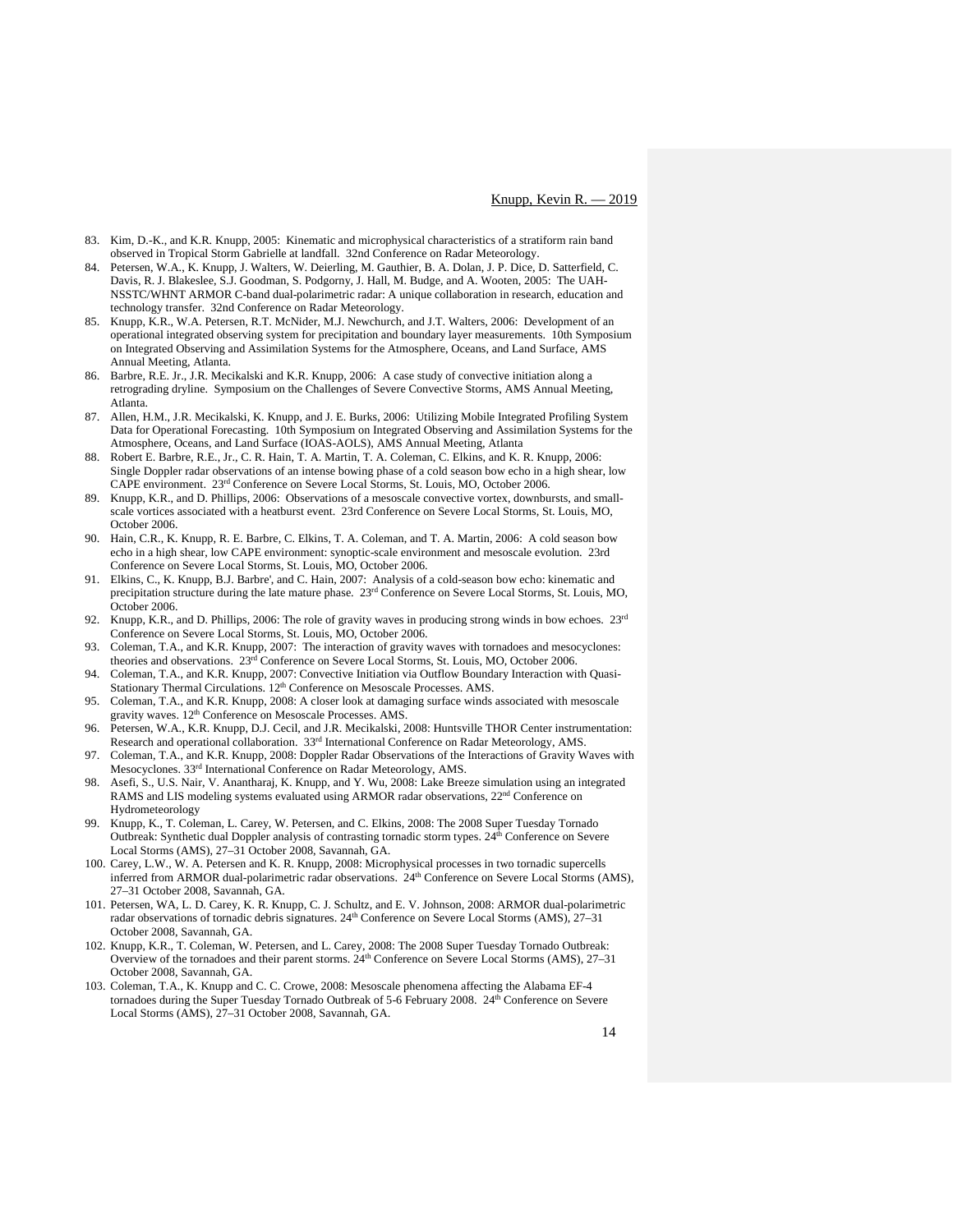- 104. Kim, D.K., and K. R. Knupp, University of Alabama in Huntsville)The vertical characteristics of raindrop size distributions and horizontal divergence in the stratiform regions of Hurricane Gustav. *34th Conference on Radar Meteorology (American Meteorological Society), October 5-9, 2009, Williamsburg, VA*
- 105. Knupp, K.R., and T. A. Coleman, 2009: Multiple Doppler radar and profiler analysis of an intense wake low event. *34th Conference on Radar Meteorology (American Meteorological Society), October 5-9, 2009, Williamsburg, VA*
- 106. Coleman, T.A., K. Knupp and D. Phillips, 2009: Radar, profiler, and radiometer analysis of the effects of multiple bores/solitary waves on the stability of the NBL and associated CI. *34th Conference on Radar Meteorology (American Meteorological Society), October 5-9, 2009, Williamsburg, VA*
- 107. Murphy, T.A., and K. Knupp, 2009: Variability in the kinematic structure of Super Tuesday storms 34th Conference on Radar Meteorology (American Meteorological Society), October 5-9, 2009, Williamsburg, VA
- 108. Elkins, C., and K. Knupp, 2009: Kinematic structure and evolution of the 9 March 2006 Mississippi/Alabama bow echo. *34th Conference on Radar Meteorology (American Meteorological Society), October 5-9, 2009, Williamsburg, VA*
- 109. Busse, J., and K. R. Knupp, 2009: Radar analysis of boundaries during the early evening boundary layer transition period. *34th Conference on Radar Meteorology (American Meteorological Society), October 5-9, 2009, Williamsburg, VA*
- 110. Schultz, C.J., W. A. Petersen, L. D. Carey, K. R. Knupp, D. W. Phillips, P. N. Gatlin, and E. V. Johnson, 2009: A dual polarimetric and total lightning review of significant weather events across the Tennessee Valley from late March and April 2009. *34th Conference on Radar Meteorology (American Meteorological Society), October 5-9, 2009, Williamsburg, VA.*
- 111. Coleman, T.A., and K. R. Knupp, 2009: Radar analysis of the airflow over geographic features that may affect mesocyclone intensity and tornadogenesis. *34th Conference on Radar Meteorology (American Meteorological Society), October 5-9, 2009, Williamsburg, VA*
- 112. Gatlin, P.N., K. R. Knupp and T. A. Coleman, 2009: Observations of atmospheric waves that moved across northern Alabama on 4 December 2008 using the ARMOR Doppler radar and the Mobile Integrated Profiling System. *34th Conference on Radar Meteorology (American Meteorological Society), October 5-9, 2009, Williamsburg, VA*
- 113. Petersen, W.A., K. Knupp, L. D. Carey, D. Phillips, W. Deierling, and P. N. Gatlin, 2009: The UAH/NSSTC Advanced Radar for Meteorological and Operational Research (ARMOR). *34th Conference on Radar Meteorology (American Meteorological Society), October 5-9, 2009, Williamsburg, VA.*
- 114. Asefi, S., K. Knupp, R. M. Welch, and D. Phillips, 2009: ARMOR and MAX Radar Observations and Dual-Doppler Synthesis of the Lake Breeze Generated By a Small Anthropogenic Lake. *34th Conference on Radar Meteorology (American Meteorological Society), October 5-9, 2009, Williamsburg, VA*
- 115. Mullins, S., and K. R. Knupp, 2009: Observations of hurricane Ike (2008) from the Mobile Alabama X-band radar. *34th Conference on Radar Meteorology (American Meteorological Society), October 5-9, 2009, Williamsburg, VA*
- 116. Knupp, K.R., T. Coleman and D. Phillips, 2009: Fine-scale kinematic structure of a gravity wave within a midlatitude cyclone. *34th Conference on Radar Meteorology (American Meteorological Society), October 5-9, 2009, Williamsburg, VA*
- 117. Anderson, M.E., L. D. Carey, W. A. Petersen, and K. R. Knupp, 2009: The ARMOR C-band radar polarimetric radar signatures of large hail: The April 10th 2009 severe weather outbreak over northern Alabama. *34th Conference on Radar Meteorology (American Meteorological Society), October 5-9, 2009, Williamsburg, VA*
- 118. Phillips, D.W., K. R. Knupp and T. A. Coleman, 2009: Observations of Tropical Storm Fay. *34th Conference on Radar Meteorology (American Meteorological Society), October 5-9, 2009, Williamsburg, VA*
- 119. Knupp, K.R., and D. Phillips, 2010: The landfall of Tropical Storm Ida: Frontal structures and boundary layer variability. 29th Conference on Hurricanes and Tropical Meteorology, 10-14 May 2010, Tucson, AZ. Amer. Meteor. Soc.
- 120. Mullins, S., and K.R. Knupp, 2010: Kinematic and microphysical aspects of mesovortices in Hurricane Ike (2008). 29th Conference on Hurricanes and Tropical Meteorology, 10-14 May 2010, Tucson, AZ. Amer. Meteor. Soc.
- 121. Knupp, K., and T. Coleman, 2010: Detailed observations of severe heat bursts: microbursts, intense microscale vortices, and high amplitude gravity waves. Abstract, accepted for oral presentation at the  $25<sup>th</sup>$  Conference on Severe Local Storms, Denver, 11-15 October 2010.
- 122. Elkins, C., and K. R. Knupp, 2010: Damaging winds produced by cold-season quasi-linear convective systems in the southeast US: preliminary findings and planned research. Abstract, accepted for poster presentation at the 25<sup>th</sup> Conference on Severe Local Storms, Denver, 11-15 October 2010.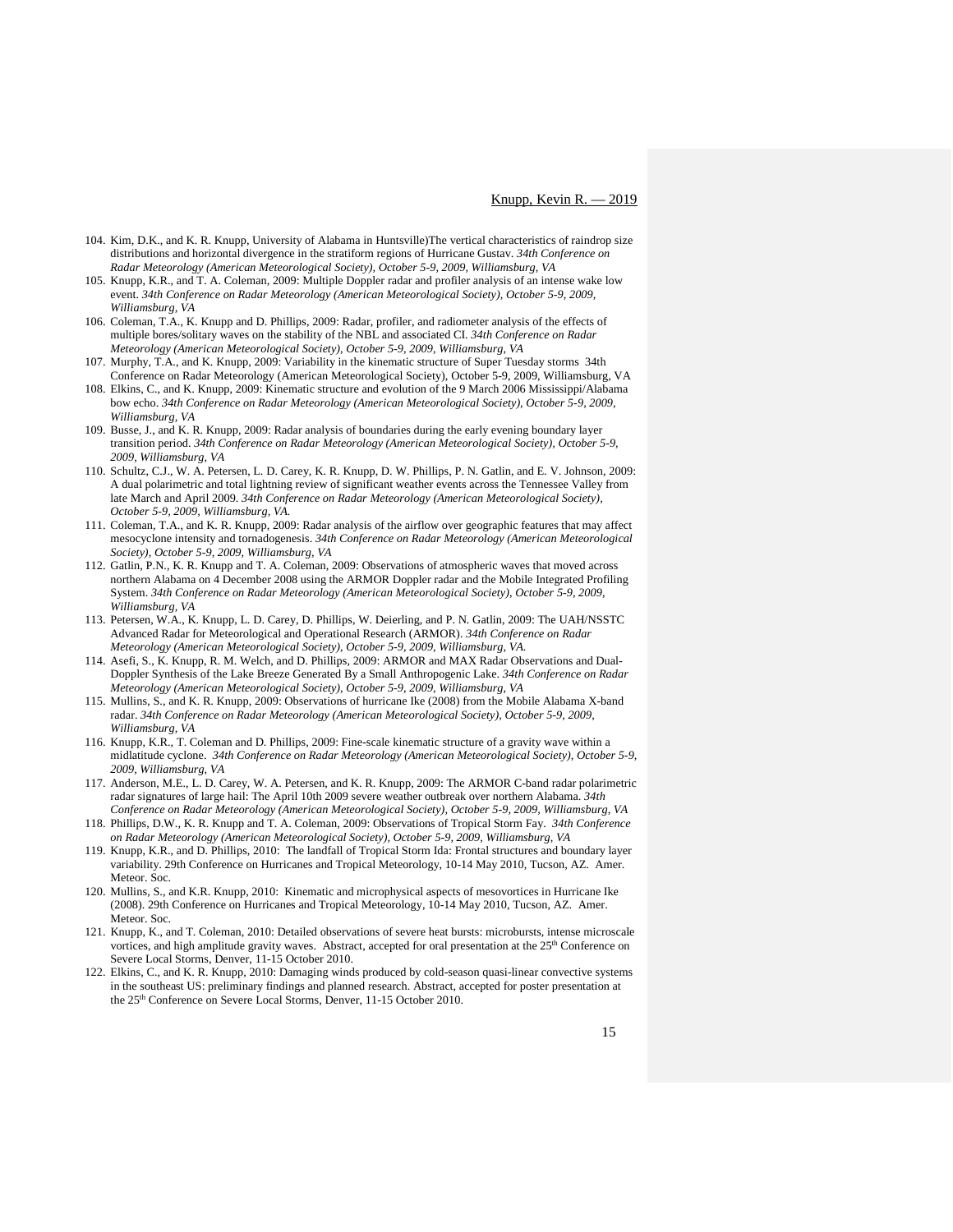- 123. Coleman, T.A., and K. R. Knupp, 2010: Examination of An Intense Wake Low Event as a Severe Local Storm. Abstract, accepted for poster presentation at the 25<sup>th</sup> Conference on Severe Local Storms, Denver, 11-15 October 2010.
- 124.
- 125. T.A., 2010: The Effects of Topography and Friction on Mesocyclones and Tornadoes. Abstract, accepted for poster presentation at the 25<sup>th</sup> Conference on Severe Local Storms, Denver, 11-15 October 2010.
- 126. Todd A. Murphy, T.A. and K. Knupp, 2010: Super Tuesday storm variability. Abstract, accepted for poster presentation at the 25<sup>th</sup> Conference on Severe Local Storms, Denver, 11-15 October 2010.
- 127. Knupp, K.R., T. Coleman and E. W. McCaul, 2010: The 21 January Huntsville tornado: Storm and mesoscale characteristics inferred from combined high-resolution dual-polarization radar data and video images
- 128. Elise V. Schultz, E.V., C. Kirkpatrick, U. S. Nair, C. J. Schultz, K. Knupp, W. A. Petersen, and L. D. Carey, 2010: Intercomparison between the observed and modeled 21 January 2010 low topped tornado producing thunderstorm in Huntsville, AL. Abstract, accepted for oral presentation at the 25<sup>th</sup> Conference on Severe Local Storms, Denver, 11-15 October 2010.
- 129. Lawrence D. Carey, L.D., W.A. Petersen, M. Thurai, M.E. Anderson, E.V. Schultz, C.J. Schultz, and K. Knupp, 2010: Precipitation properties of a cool-season tornadic storm inferred from C-band dual-polarimetric radar and 2D-video disdrometer observations. Abstract, accepted for oral presentation at the 25<sup>th</sup> Conference on Severe Local Storms, Denver, 11-15 October 2010.
- 130. Rauber, R., G. M. McFarquhar, B. F. Jewett, K. R. Knupp, P. S. Market, D. Leon, D. M. Plummer, A. A. Rosenow, M. K. Peterson, J. P. Wegman, and M. Pitcel, 2011: High resolution measurements of cyclone structure-the Profiling of Winter Storms Project. 14th Conference on Mesoscale Processes, 1-4 August 2011, Amer. Meteor. Soc.
- 131. Rosenow, A.A., R. M. Rauber, G. M. McFarquhar, B. F. Jewett, K. R. Knupp, D. Phillips, and P. S. Market, 2011: Vertical motions observed in mesoscale winter precipitation bands during PLOWS. 14<sup>th</sup> Conference on Mesoscale Processes, 1-4 August 2011, Amer. Meteor. Soc.
- 132. Plummer, D.M., G. M. McFarquhar, R. M. Rauber, B. F. Jewett, K. R. Knupp, Z. Wang, and D. Leon, 2011: Observed structure of banded precipitation features in cold-season extratropical cyclones. 14th Conference on Mesoscale Processes, 1-4 August 2011, Amer. Meteor. Soc.
- 133. McFarquhar, R. M. Rauber, B. F. Jewett, K. R. Knupp, P. S. Market, D. Leon, D. M. Plummer, A. A. Rosenow, M. K. Peterson, and M. Pitcel, 2011: High Resolution Measurements of Cyclone Structure: the Profiling of Winter Storms Project (PLOWS). 35<sup>th</sup> Conference on Radar Meteorology, Pittsburgh, AMS.
- 134. Murphy, T.A., R. A. Wade, T. A. Coleman, and K. R. Knupp, 2011: Recent radar observations of wave-like features interacting with quasi-linear convective systems. 35<sup>th</sup> Conference on Radar Meteorology, Pittsburgh, AMS.
- 135. Peterson, M.K., R. M. Rauber, B. F. Jewett, G. M. McFarquhar, and K. R. Knupp, 2011: Analysis of the forcing responsible for banded precipitation within winter cyclones utilizing high resolution radar and sounding observations. 35<sup>th</sup> Conference on Radar Meteorology, Pittsburgh, AMS.
- 136. Coleman, T.A. and K. R. Knupp, 2011: Topographic and land cover effects on mesocyclones and tornadoes. 35<sup>th</sup> Conference on Radar Meteorology, Pittsburgh, AMS.
- 137. Knupp, K., D. W. Phillips, E. V. Schultz, R. A. Wade, T. A. Murphy, C. J. Schultz, W. A. Petersen, L. D. Carey, and T. Coleman, 2011: Preliminary assessment of the 27 April 2011 tornado outbreak using dual polarimetric and vertically pointing radar. 35<sup>th</sup> Conference on Radar Meteorology, Pittsburgh, AMS.
- 138. Andrew A. Rosenow, R. M. Rauber, G. M. McFarquhar, B. F. Jewett, K. R. Knupp, D. Phillips, W. O. J. Brown, and P. S. Market, 2011: Vertical motions derived from profiler measurements of winter precipitation bands during PLOWS. 35<sup>th</sup> Conference on Radar Meteorology, Pittsburgh, AMS.
- 139. David M. Plummer, G. McFarquhar, R. M. Rauber, B. F. Jewett, K. R. Knupp, and D. Leon, 2011: Coldseason precipitation bands—radar structure and particle growth mechanisms. 35<sup>th</sup> Conference on Radar Meteorology, Pittsburgh, AMS.
- 140. Todd A. Murphy, R. A. Wade, T. A. Coleman, and K. R. Knupp, 2011: Observations of wave-like features interacting with a tornadic line-echo wave pattern. 35<sup>th</sup> Conference on Radar Meteorology, Pittsburgh, AMS.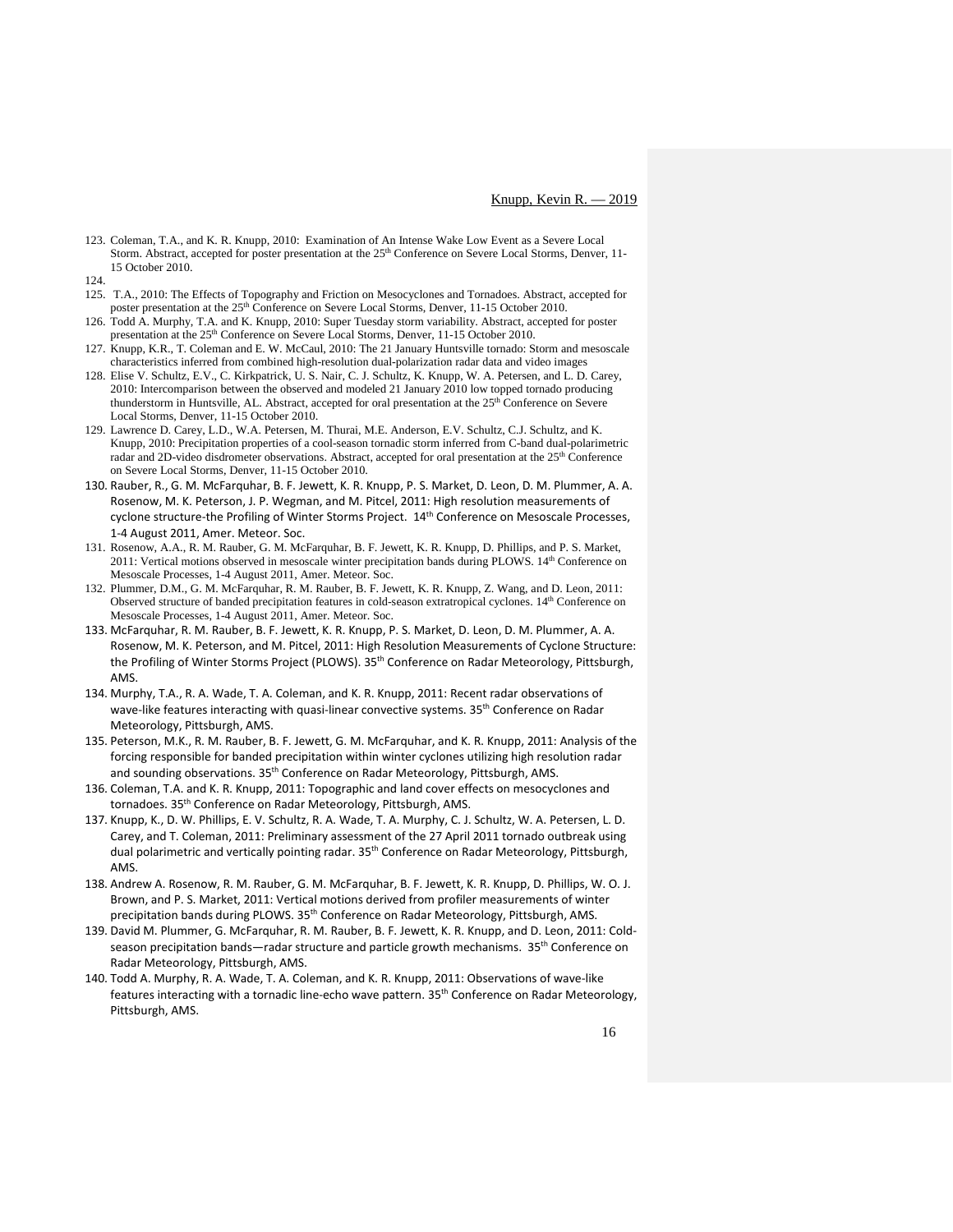- 141. Ryan A. Wade, and K. R. Knupp, 2011: Kinematic and microphysical analysis of the 10 January 2011 north Alabama thundersnow event during PLOWS. 35<sup>th</sup> Conference on Radar Meteorology, Pittsburgh, AMS
- 142. Mullins, S., E. V. Schultz and K. Knupp, 2012: Public Perception and Response to Severe Weather: Lessons From the 27 April 2011 Tornado Outbreak Across N Alabama. Special Symposium on the Tornado Disasters of 2011, 92<sup>nd</sup> Annual Meeting of the Amer. Meteor. Soc., New Orleans.
- 143. Mullins, S., and K. Knupp, 2012: Analysis of the N Alabama MCV on the Morning of 27 April 2011. Special Symposium on the Tornado Disasters of 2011, Special Symposium on the Tornado Disasters of 2011, 92<sup>nd</sup> Annual Meeting of the Amer. Meteor. Soc., New Orleans.
- 144. Schultz, C.J., L. D. Carey, E. V. Schultz, W. A. Petersen, P. N. Gatlin, K. R. Knupp, A. L. Molthan, G. J. Jedlovec, B. Carcione, C. B. Darden, and C. C. Crowe, 2012: Dual-Polarimetric Radar-Based Tornado Debris Signatures and Paths Associated with Tornadoes Over Northern Alabama During the Historic Outbreak of 27 April 2011. Special Symposium on the Tornado Disasters of 2011, 92<sup>nd</sup> Annual Meeting of the Amer. Meteor. Soc., New Orleans.
- 145. Murphy, T.A., T. A. Coleman, R. A. Wade, and K. R. Knupp, 2012: Radar Overview and Visual Documentation of the 27 April 2011 Tornadic Outbreak. Special Symposium on the Tornado Disasters of 2011, 92<sup>nd</sup> Annual Meeting of the Amer. Meteor. Soc., New Orleans.
- 146. Coleman, T.A., K. Knupp and T. Murphy, 2012: The Dynamics and Morphology of Two Long-Track Tornadic Supercells on 27 April 2011. Special Symposium on the Tornado Disasters of 2011, 92<sup>nd</sup> Annual Meeting of the Amer. Meteor. Soc., New Orleans.
- 147. Bain, A.L, L. Carey, C. J. Schultz, M. Saari, A. Sherrer, and K. Knupp. 2012: An Overview of the 2 March 2012 Morning Tornadic Supercells across Northern Alabama. (poster presentation)
- 148. Carey, L.D., C. J. Schultz, A. L. Bain, A. Sherrer, K. R. Knupp, B. Carcione, C. C. Crowe, C. B. Darden, and M. E. Anderson, 2012: An Inter-comparison of S-band and C-band Polarimetric Radar Signatures of Large Hail and Tornado Debris on 2 March 2012 (poster presentation).
- 149. Mullins, S., K. R. Knupp, T. A. Coleman, T. A. Murphy, A. Sherrer, and R. A. Wade, 2012: Recent Afternoon-Evening Transition (AET) and Nocturnal Convective Initiation Events Studied as Part of the UAHuntsville ABIDE Field Project(poster presentation)
- 150. Knupp, K., T. Murphy, S. Mullins, R. Wade, and T. Coleman, 2012: The Devastating 27 April 2011 Tornado Outbreak: Initial Scientific Assessment (oral presentation).
- 151. Sherrer, A., R. A. Wade, T. A. Murphy, S. Mullins, T. Coleman, D. Phillips, and K. Knupp, 2012: Observations of a Thermal Boundary and its Interaction with the 27 April 2011 EF-5 Hackleburg Tornado (oral presentation).
- 152. Mullins, S., and K. R. Knupp, 2012: A Radar-based Analysis of the Mesoscale Convective Vortex that Crossed N AL on the Morning of 27 April 2011 (oral presentation)
- 153. Wade, R.A., T. A. Murphy and K. R. Knupp, 2012: A kinematic, multiple Doppler, and dual-pol radar analysis of the mid-day tornadic QLCS during the historic April 27th super outbreak (oral presentation).
- 154. Murphy, T.A., T. A. Coleman and K. R. Knupp, 2012: Observations and Analysis of Atmospheric Waves During the Historic April 27, 2011 Tornado Outbreak (poster presentation).
- 155. McCaul, E.W., Knupp, C. B. Darden, and K. B. Laws, 2012: Extreme damage incidents in the 27 April 2011 tornado superoutbreak (poster presentation).
- 156. Rauber, R., J. P. Wegman, D. M. Plummer, A. A. Rosenow, M. K. Peterson, G. M. McFarquhar, B. F. Jewett, D. Leon, P. S. Market, K. R. Knupp, S. Battaglia, and J. M. Keeler, 2013: Stability and Charging Characteristics of the Comma-head Region of Continental Winter Cyclones. *36th Conference on Radar Meteorology, 16-20 September 2013, Breckenridge, CO.*
- 157. Wade, R.A., and K. R. Knupp, 2013: Polarimetric and Atmospheric Profiling Measurements of Convective Snowbands and Atmospheric Waves during PLOWS*36th Conference on Radar Meteorology, 16-20 September 2013, Breckenridge, CO.*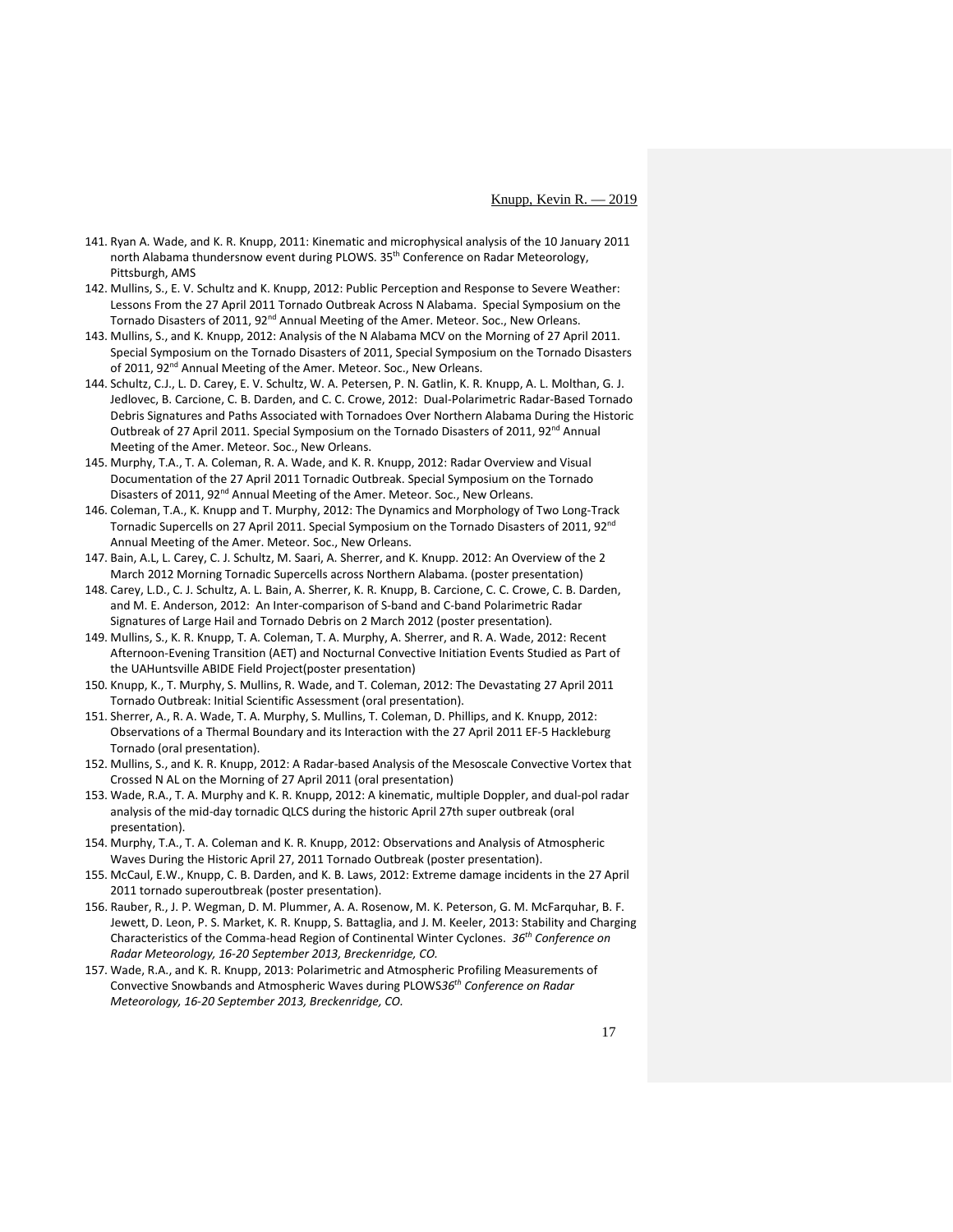- 158. Mullins, S., and K. Knupp, 2013: Multi-sensor observations integrated for transitional boundary layer convective initiation conference theme. *36th Conference on Radar Meteorology, 16-20 September 2013, Breckenridge, CO.*
- 159. Finlon, J.A., D. M. Plummer, R. M. Rauber, G. M. McFarquhar, B. F. Jewett, K. R. Knupp, and D. Leon, 2013: A Comparison of X-band Polarization Parameters with Aircraft Measurements of Two Comma Head Winter Cyclones. *36th Conference on Radar Meteorology, 16-20 September 2013, Breckenridge, CO.*
- 160. Mullins, S., and K. Knupp, 2013: Documenting the variability of the afternoon-evening transition (AET) in the planetary boundary layer conference theme. *36th Conference on Radar Meteorology, 16-20 September 2013, Breckenridge, CO.*
- 161. Mayhew, A.L., and K. R. Knupp, 2013: Multi-Sensor Analysis of MCS Maintenance and Boundary Layer Evolution During the 4-5 June 2012 ABIDE-III Field Deployment. *36th Conference on Radar Meteorology, 16-20 September 2013, Breckenridge, CO.*
- 162. Knupp, K.R., S. Mullins, R. Wade, T. Fehnel, E. Foshee, N. Feng, V. Franklin, B. Freitag, G. Heidelberger, E. Hipp, A. Kaulfus, T. Lyza, A. Mayhew, A. Sherrer, S. Stough, and A. White, 2014: High resolution, multi-‐sensor kinematic analysis of heterogeneous boundary layer evolution. *36th Conference on Radar Meteorology, 16-20 September 2013, Breckenridge, CO.*
- 163. Coleman, T.A., and K. Knupp, 2013: Analysis of the Effects Of Wind Channeling and Gradients in Roughness Length on Environmental Vorticity and Helicity. *36th Conference on Radar Meteorology, 16-20*

*September 2013, Breckenridge, CO.*

- 164. Todd A. Murphy, T., T. A. Coleman and K. R. Knupp, 2013: Observations and Analysis of Atmospheric Waves during the Historic April 27, 2011 Tornado Outbreak. *36th Conference on Radar Meteorology, 16-20 September 2013, Breckenridge, CO.*
- 165. Anthony W. Lyza, A., T. A. Murphy, R. A. Wade, T. A. Coleman, and K. R. Knupp, 2013: Multiple Doppler Radar Analysis of External Environmental and Topographical Influences on a QLCS Tornado Event. *36th Conference on Radar Meteorology, 16-20 September 2013, Breckenridge, CO.*
- 166. Adam Sherrer, A., K. R. Knupp, R. Wade, and T. A. Murphy, 2013: Observations of a Thermal Boundary and its interaction with the 27 April 2011 EF-5 Hackleburg Tornado. *36th Conference on Radar Meteorology, 16-20 September 2013, Breckenridge, CO.*
- 167. Kevin R. Knupp K.R., and S. Mullins, 2013: Multi-sensor comparison of airflow derived from polarimetric Doppler radars, a UHF wind profiler, and a Doppler wind lidar in the convective and nocturnal boundary layer. *36th Conference on Radar Meteorology, 16-20 September 2013, Breckenridge, CO.*
- 168. Kristovich, D.A.R., B. Geerts, W.J. Steenburgh, R.D. Clark, S.M. Steiger, J.M. Wurman, G .S. Young, K.R. Knupp, N.F. Laird, T.D. Sikora, K.A. Kosiba, N.D. Metz, and JW. Fram e, 2013: The OWLeS (Ontario Winter Lake-effect Systems) campaign, win- ter 2013-14. 15th Conf. on Mesoscale Processes, Portland, OR, Amer. Meteor. Soc.
- 169. Sherrer, A., K. Knupp, T. Murphy, an[d R. A. Wade,](mailto:rwade@nsstc.uah.edu) 2014. Interactions Between a Thermal Boundary and Deep Convection During the 27 April 2011 Superoutbreak. Special Symposium on Severe Local Storms: The Current State of the Science and Understanding Impacts. 94th AMS Annual Meeting, Atlanta, GA.
- 170. Murphy, T., and K. Knupp, 2014: Prevalence and Characteristics of Atmospheric Waves in Severe Weather Environments. Special Symposium on Severe Local Storms: The Current State of the Science and Understanding Impacts. 94<sup>th</sup> AMS Annual Meeting, Atlanta, GA.
- 171. Mayhew, A.L., and K. R. Knupp, 2014: Multi-Sensor Analysis of MCS Maintenance and Boundary Layer Evolution During the 4–5 June 2012 ABIDE-III Field Deployment. Special Symposium on Severe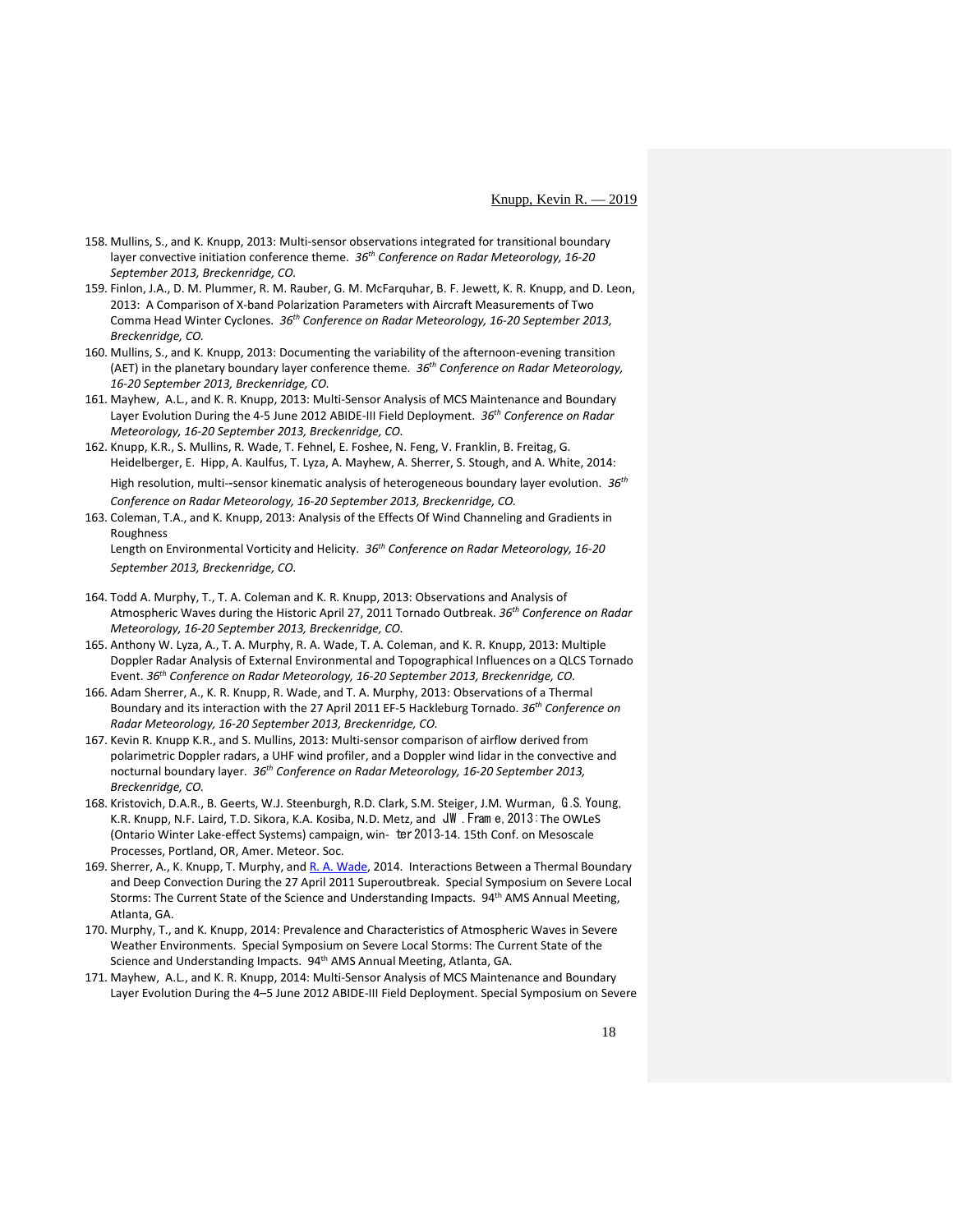Local Storms: The Current State of the Science and Understanding Impacts. 94<sup>th</sup> AMS Annual Meeting, Atlanta, GA.

- 172. Ryan Wade, T. Murphy and K. Knupp, 2014: Complex Supercell Mergers and Storm-Scale Interactions During Recent Significant Severe Weather Outbreaks. Special Symposium on Severe Local Storms: The Current State of the Science and Understanding Impacts. 94<sup>th</sup> AMS Annual Meeting, Atlanta, GA.
- 173. Lyza, A., and K. Knupp, 2014: High-Resolution Observations of a Tornado-Producing Quasi-Linear Convective System. Special Symposium on Severe Local Storms: The Current State of the Science and Understanding Impacts. 94<sup>th</sup> AMS Annual Meeting, Atlanta, GA
- 174. Lyza, A. W., J. Apke, K. S. Pennington, and K. **Knupp, 2014:** Integrated Observations of a Near-Surface Based Supercell Located Behind a Gust Front. 27<sup>th</sup> Conference on Severe Local Storms, AMS, Madison, WI
- 175. Anthony W. Lyza, A. W., and K. Knupp An Observational Analysis of Potential Terrain Influences on Tornado Behavior. 27<sup>th</sup> Conference on Severe Local Storms, AMS, Madison, WI
- 176. Anthony W. Lyza, A. W., T. A. Murphy and K. **Knupp, 2014:** Overview of the 28-29 April 2014 Tennessee Valley Tornado Outbreak. 27<sup>th</sup> Conference on Severe Local Storms, AMS, Madison, WI
- 177. **Lyza**, A.W., and K. R. Knupp, 2015: MCS Propagation Mechanisms Observed during the PECAN Field Campaign. Preprints, 16<sup>th</sup> Conference on Mesoscale Processes, AMS, Boston, MA.
- 178. Wade, R., K. **Knupp**, D. Phillips, T. A. Murphy, A. Sherrer, A. Mayhew, A. Lyza, and B. Freitag, 2015: MIPS observations of the kinematic, thermodynamic, and microphysical characteristics of lakeeffect snow bands during The Ontario Winter Lake-effect Systems (OWLeS) Field Project. 37<sup>th</sup> Conference on Radar Meteorology, Norman, OK, AMS.
- 179. Lisauckis, C. A., K. R. **Knupp**, T. A. Murphy, and A. W. Lyza, 2015: Storm Mode Variability over northern Alabama Within the Domain of the ARMOR Radar. 37<sup>th</sup> Conference on Radar Meteorology, Norman, OK, AMS.
- 180. Coleman, T., and K. **Knupp**, 2015: Mapping the Impact of Surface Roughness on the Kinematics of the 3D Wind Field. 37<sup>th</sup> Conference on Radar Meteorology, Norman, OK, AMS.
- 181. Wingo, S. M. and K. R. Knupp, 2015: Multi-Doppler and multi-platform analysis of convergent boundary zones during the planetary boundary layer's afternoon to evening transition (AET) period. 37th Conference on Radar Meteorology, Norman, OK, Amer. Meteor. Soc.
- 182. Knupp, K.R., and S. M. Wingo , 2015: Kinematic structure of a shallow bore in a low-shear environment. Oral presentation, 37<sup>th</sup> Conference on Radar Meteorology, Norman, OK, AMS.
- 183. Lyza, A.W., A. W. Clayton, K. R. Knupp, E. Lenning, R. Castro, M. Friedlein, and E. Bentley, 2015: Radar Observations of Mesovortices Associated with the Second A pair of intense, derechoproducing quasi-linear convective systems. Extended Abstract (21 pp.) and oral presentation, 37<sup>th</sup> Conference on Radar Meteorology, Norman, OK, AMS.
- 184. Lyza, A.W., and K. R. Knupp, 2015: Observations of an Unusual Nonsupercellular Tornado. Poster presentation, 37<sup>th</sup> Conference on Radar Meteorology, Norman, OK, AMS
- 185. Finlon, J., R. M. Rauber, G. M. McFarquhar, B. F. Jewett, D. M. Plummer, D. Leon, and K. **Knupp**, 2015. A Comparison of X-band Polarization Parameters with In-Situ Microphysical Measurements in the Comma Head of Two Winter Cyclones. 37th Conference on Radar Meteorology, Norman, OK (oral presentation)
- 186. Wade, R., T. Coleman and K. **Knupp, 2015:** Preliminary Profiling and Polarimetric Radar Analysis of Convective Snowbands and Atmospheric Waves during the 25 February 2015 Southeastern U.S. Heavy Snow Event. 37th Conference on Radar Meteorology, Norman, OK, oral presentation
- 187. Hulsey, C. B., and K. R. **Knupp, 2015:** An Analysis of a Shallow Cold Front and Wave Interactions from the PLOWS Field Campaign. 37th Conference on Radar Meteorology, Norman, OK, poster presentation and extended abstract.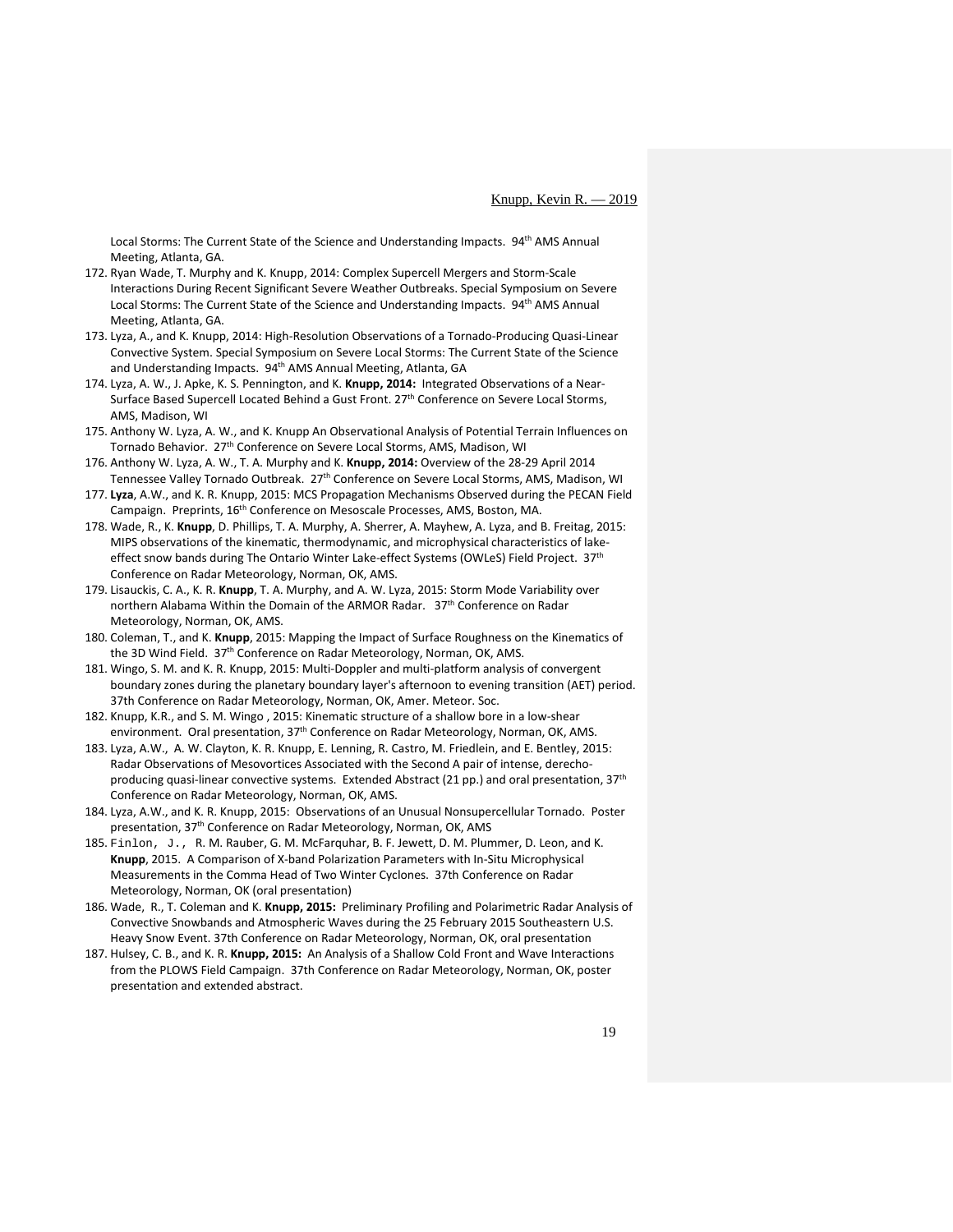- 188. Pennington, K. S., and K. R. **Knupp** , 2015: Radar and profiling observations of the interaction between a lake effect snow band and a shallow cold front during the Ontario Winter Lake-effect Systems (OWLeS) Experiment. 37th Conference on Radar Meteorology, Norman, OK, oral presentation.
- 189. Lyza, A.W., R. Wade, K. **Knupp**, B. C. Carcione, S. Latimer, and C. J. Stumpf , 2016: The 14 July 2015 Tennessee Valley Tornado Event: Challenges in QLCS Tornado Forecasting and Identification. IMPACTS: Major Weather Events and Impacts of 2015. AMS Annual Meeting, New Orleans, LA.
- 190. Lyza, A.W., K. R. **Knupp** and L. D. Carey, 2016: Supervised College Teaching from the Supervised College Teacher's Perspective. 25th Symposium on Education. AMS Annual Meeting, New Orleans, LA.
- 191. **Knupp**, K.R., R. Wade, A. W. Lyza, and S. M. Wingo, 2016: Comparison of Estimates of Vertical Motion from Vertically-Pointing Lidar and Radar Within Gust Fronts, Bores and Low-Level Gravity Waves. 18th Symposium on Meteorological Observation and Instrumentation. AMS Annual Meeting, New Orleans, LA.
- 192. Leach, C., and K. Knupp, 2016: An Analysis of Precipitation Transition and Hydrometeor Classification using Dual Polarization Radar and Active/Passive Atmospheric Profiling Observations. 18th Symposium on Meteorological Observations and Instrumentation**,** AMS Annual Meeting, New Orlean, LA.
- 193. Lyza, A.W., and K. R. **Knupp**, 2016: An Intercomparison of WSR-88D and ARMOR Radar Observations of the 14 July 2015 Tennessee Valley Tornadic Quasi-Linear Convective System. 18th Symposium on Meteorological Observation and Instrumentation. AMS Annual Meeting, New Orleans, LA.
- 194. Hulsey, C.B., and K. R. **Knupp**, 2016: Ground Based Remote Sensing Observations of a Wave and Cold Front Interaction during the PLOWS Field Campaign. 18th Symposium on Meteorological Observation and Instrumentation. AMS Annual Meeting, New Orleans, LA.
- 195. Lisauckis, C.A., K. R. **Knupp**, T. A. Murphy, T. A. Coleman, and A. W. Lyza, 2016: Investigating Tornado Genesis Events Within the ARMOR Domain. 15th Annual Student Conference, AMS Annual Meeting, New Orleans, LA.
- 196. Pennington, K. S., and K. R. Knupp, 2016: An Enhanced Look At Radar And Profiling Observations Of The Interaction Between A Lake-effect Snow Band And A Shallow Cold Front During The Ontario Winter Lake-effect Systems (OWLeS) Experiment. 15th Annual Student Conference, AMS Annual Meeting, New Orleans.
- 197. Lyza, A., C. L. Calamaio, A. L. Ravenscraft, [A. Staarmann,](mailto:ads0026@uah.edu) [D. M. Conrad,](mailto:dconrad@nsstc.uah.edu) [P. Tucker,](mailto:prt0002@uah.edu) [R. Wade,](mailto:rwade@nsstc.uah.edu) K. R. Knupp, L. A. Schultz, T. P. Barron, B. C. Carcione, [K. D. White,](mailto:kris.white@noaa.gov) [J. R. Walker,](mailto:John.R.Walker@noaa.gov) [T. R. Lee,](mailto:temple.lee@noaa.gov) [M. Buban,](mailto:michael.buban@noaa.gov) E. J. Dumas Jr., P. Owen, M. Warner, and K. Harvey, 2016: Utilization of Multiple Platforms in a High-Resolution Tornado Damage Survey: The 31 March 2016 Hartselle-Priceville, Alabama EF2 Tornado during VORTEX-SE. 28th Conference on Severe Local Storms, Portland, OR, AMS.
- 198. Coleman, T.[, A. W. Lyza,](mailto:lyzaa@nsstc.uah.edu) R. Wade, K. Knupp, and [W. Wyatt,](mailto:wwyatt@wbrc.com) 2016: A Significant Tornado Near a Frontogenetical Boundary During VORTEX-SE. 28th Conference on Severe Local Storms, Portland, OR, AMS.
- 199. [Knupp,](mailto:kevin.knupp@uah.edu) K., T. A. Coleman and [A. W. Lyza,](mailto:lyzaa@nsstc.uah.edu) 2016: External Controls on Tornadogenesis and Evolution: Potential Significance and Current State of Knowledge. 28th Conference on Severe Local Storms, Portland, OR, AMS.
- 200. [Goudeau,](mailto:barrett.goudeau@nsstc.uah.edu) B., and K. R. Knupp, 2016: An Observational Analysis of Mesovortex Genesis and Maintenance during the PECAN Field Campaign. 28th Conference on Severe Local Storms, Portland, OR, AMS.
- 201. [Anthony W. Lyza,](mailto:lyzaa@nsstc.uah.edu) A. W.[, T. A. Murphy,](mailto:murphy@ulm.edu) [D. M. Conrad,](mailto:dconrad@nsstc.uah.edu) and K. R. Knupp, 2016: Environmental Evolution and Storm-Scale Observations of the 31 March 2016 Northern Alabama Tornado Event during VORTEX-SE. 28th Conference on Severe Local Storms, Portland, OR, AMS.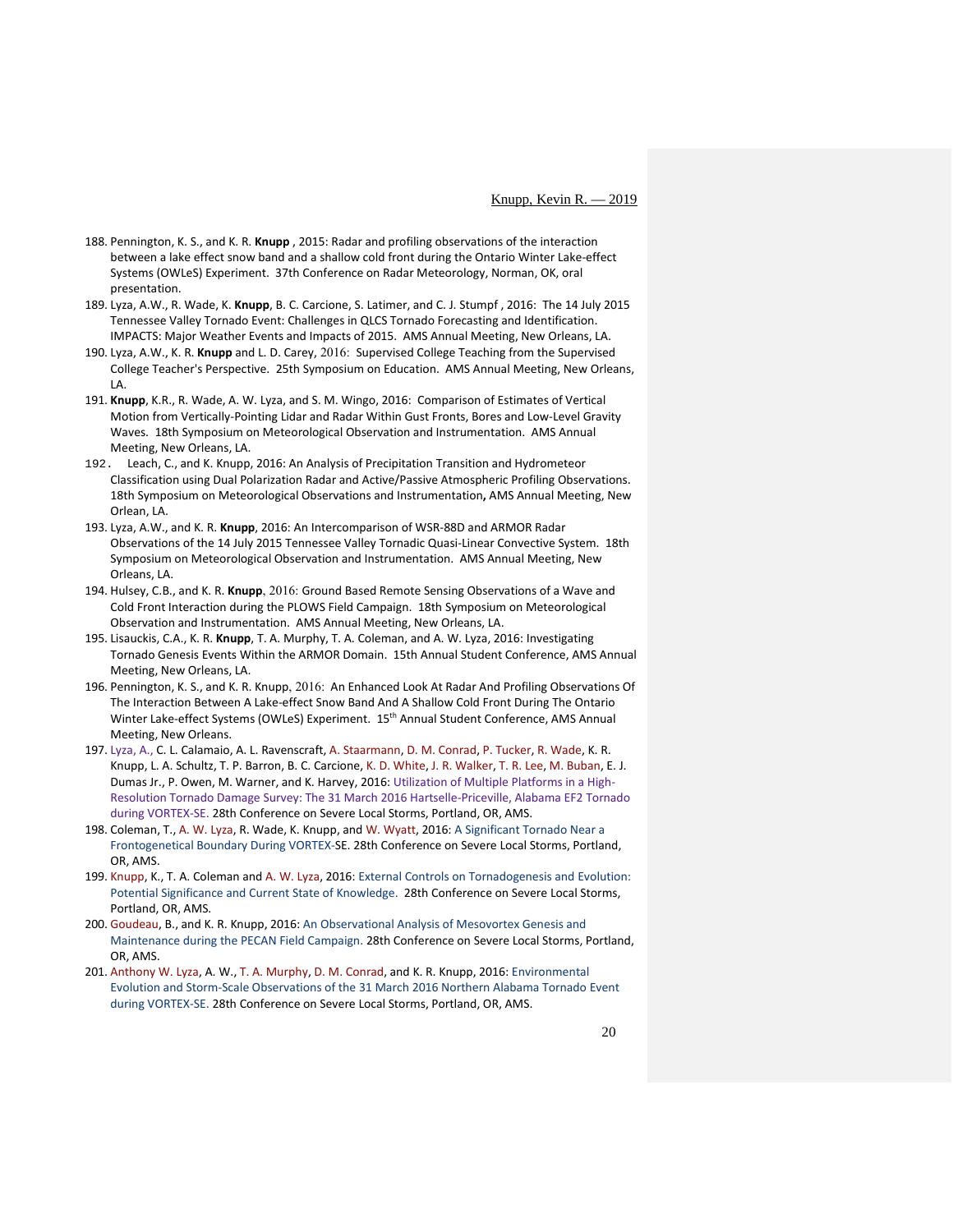- 202. Clayton, A.W.[, A. W. Lyza,](mailto:lyzaa@nsstc.uah.edu) [R. Wade,](mailto:rwade@nsstc.uah.edu) and K. R. Knupp, 2016: An Analysis of Tornado Debris Signatures in the 30 June - 1 July 2014 Quasi-Linear Convective System Tornado Outbreak
- 203. [Conrad,](mailto:dconrad@nsstc.uah.edu) D.M.[, A. W. Lyza,](mailto:lyzaa@nsstc.uah.edu) K. Knupp, and [C. B. Hulsey,](mailto:cbh0014@uah.edu) 2016: Dual Doppler Radar Analysis of a Tornadic Quasi-linear Convective System on 04 January 2015. 28th Conference on Severe Local Storms, Portland, OR, AMS.
- 204. Lund, B. M., an[d K. R. Knupp,](mailto:kevin.knupp@uah.edu) 2016: An Examination of the 20 June 2015 Convective Initiation Event during PECAN. 28th Conference on Severe Local Storms, Portland, OR, AMS.
- 205. [Lisauckis,](mailto:cal0017@uah.edu) C. A., and K. R. Knupp, 2016: Observed Low-level Cloud Morphology Associated with Tornadogenesis Events During the Southeastern United States Cool Season. 28th Conference on Severe Local Storms, Portland, OR, AMS.
- 206. [Anthony W. Lyza,](mailto:lyzaa@nsstc.uah.edu) A.W., and K. R. Knupp, 2016: A Detailed Analysis of Tornado Events across Northeastern Alabama's Southern Cumberland System. 28th Conference on Severe Local Storms, Portland, OR, AMS.
- 207. Murphy, T.A., R. A. Wade, A. W. Lyza, and K. R. Knupp, 2017: An Examination of Convective Enhancement within Complex Terrain on 5 April 2017 during VORTEX-SE. Poster presentation, 38<sup>th</sup> Conference on Radar Meteorology, 28 August – 1 September 2017, Chicago, AMS.
- 208. Lyza, A.W., and K. Knupp, 2017: Radar Observations of a Small Tornado on 5 April 2017 during VORTEX-SE. Poster presentation, 38<sup>th</sup> Conference on Radar Meteorology, 28 August – 1 September 2017, Chicago, AMS.
- 209. Goudeau, B., K. Knupp, and H. Rinehart, 2017: A Preliminary Assessment of Infrasonic Tornado Detection via Comparison with Dual-Polarization Doppler Radar. Poster presentation, 38th Conference on Radar Meteorology, 28 August – 1 September 2017, Chicago, AMS.
- 210. Castro, R., A. Lyza, A. W. Clayton, B. Borchardt, E. Lenning, M. Friedlein, and K. R. Knupp, 2017: The Role of Polarimetric, Doppler Velocity, and Spectrum Width Signatures in the Reanalysis of a QLCS Tornado Cluster. Poster presentation, 38<sup>th</sup> Conference on Radar Meteorology, 28 August - 1 September 2017, Chicago, AMS.
- 211. Clayton, A.W., E. Lenning, M. Friedlein, A. W. Lyza, and K. Knupp, 2017: Utilizing Environmental and Radar Predictors to Anticipate Tornado Intensity. Poster presentation, 38<sup>th</sup> Conference on Radar Meteorology, 28 August – 1 September 2017, Chicago, AMS.
- 212. Conrad, D.M., and K. R. Knupp, 2017: The Role of Horizontal Shearing Instability in Mesovortexgenesis in the 04 January 2015 Quasi-Linear Convective System. Oral presentation, 38<sup>th</sup> Conference on Radar Meteorology, 28 August – 1 September 2017, Chicago, AMS.
- 213. Hulsey, C.B., K. Knupp, A. W. Lyza, and R. A. Wade, 2017: The 29-30 November 2016 Northern Alabama Tornado Outbreak, Part 1: Radar and Vertical Profiling Observations of a Complex Supercell Mesocyclone. Oral presentation, 38<sup>th</sup> Conference on Radar Meteorology, 28 August - 1 September 2017, Chicago, AMS.
- 214. Lyza, A.W., C. B. Hulsey, R. Wade, and K. Knupp, 2017: The 29-30 November 2016 Northern Alabama Tornado Outbreak, Part 2: Radar, Profiler, and In-Situ Observations of the Role of Topography in Supercell and Tornado Environmental Evolution. Oral presentation, 38<sup>th</sup> Conference on Radar Meteorology, 28 August – 1 September 2017, Chicago, AMS.
- 215. Timothy A. Coleman, T.A., K. Knupp, and P. N. Gatlin, 2017: High-Resolution Doppler Radar and Radiometer Analysis of a Cold Front Topped with Atmospheric Waves. Oral presentation, 38th Conference on Radar Meteorology, 28 August – 1 September 2017, Chicago, AMS.
- 216. Staarman, A., K.R. Knupp, D. M. Conrad, and A. W. Lyza: Mesoscale Environment and Internal Structure of Severe Cold Season QLCS's over the Southeast U.S. Poster presentation, 38<sup>th</sup> Conference on Radar Meteorology, 28 August – 1 September 2017, Chicago, AMS.
- 217. Wade, R., T. A. Murphy, D. D. Turner, T. R. Lee, M. Buban, P. Pangle, A. W. Lyza, and K. R. Knupp, 2017: A Comparison of Atmospheric Profilers and Environmental Soundings in Complex Terrain during the 2017 VORTEX-SE Field Campaign. Poster presentation, 38<sup>th</sup> Conference on Radar Meteorology, 28 August – 1 September 2017, Chicago, AMS.
- 218. Lund, B. M., and K. Knupp, 2017: An Examination of the 20 June 2015 Convective Initiation Event during PECAN. Oral presentation, 38<sup>th</sup> Conference on Radar Meteorology, 28 August – 1 September 2017, Chicago, AMS.
- 219. Ware, R., D. Berchoff, M. Beauharnois, L. Blanchette, K. Brewster, J. Brotzge, F.H. Carr, W. Conway, B. Demoz, Jeffrey M. Freedman, N. Gasperoni, I. Gultepe, K. Knupp, E. Lau, D. Holland, E. Joseph, M. Mahaffey, C. MacDonald, S. A. McLaughlin, R. Parmentier, K.A. Reed, P. Roller, N. Sette, C.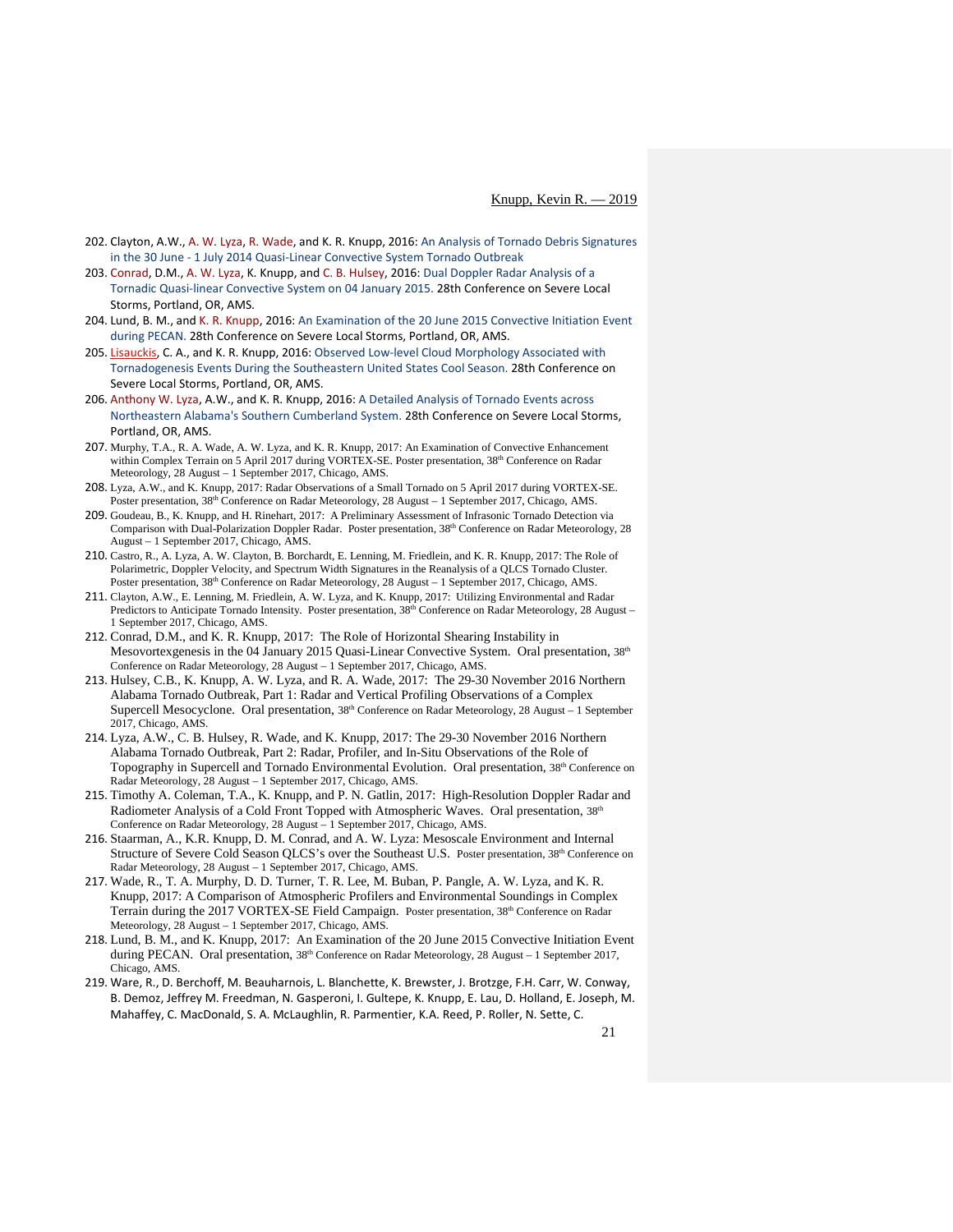Thorncroft, S. Vanderburg, D. Voytenko, Phillip Wiker, [Tim Wilfong,](https://ams.confex.com/ams/98Annual/meetingapp.cgi/Person/178340) 2018: Boundary Layer Profiling for High-Impact Weather Analysis and Nowcasting. Eighth Conference on Transition of Research to Operations, AMS Annual Meeting, Austin, TX.

- 220. *Weigel, A., R. Griffin, K. Knupp[, A. L. Molthan,](mailto:andrew.molthan@nasa.gov) an[d T. A. Coleman,](mailto:coleman@nsstc.uah.edu) 2018:* [Using GIS to Investigate](https://ams.confex.com/ams/98Annual/meetingapp.cgi/Paper/337078)  [Land–Atmosphere Interactions Involved in Tornadogenesis.](https://ams.confex.com/ams/98Annual/meetingapp.cgi/Paper/337078) 34th Conference on Environmental Information Processing Technologies, AMS Annual Meeting, Austin, TX.
- 221. *Huang, G., M. J. Newchurch, S. Kuang, K. R. Knupp[, H. G. Ouwersloot,](mailto:huug.ouwersloot@mpic.de) and L. Wang, 2018:* [A Case](https://ams.confex.com/ams/98Annual/meetingapp.cgi/Paper/333810)  [Study of Ozone Diurnal Variation in the Planetary Boundary Layer in Southeast United States using](https://ams.confex.com/ams/98Annual/meetingapp.cgi/Paper/333810)  [Multiple Observations and Large-Eddy Simulation.](https://ams.confex.com/ams/98Annual/meetingapp.cgi/Paper/333810) 20th Joint Conference on the Applications of Air Pollution Meteorology with the A&WMA, AMS Annual Meeting, Austin, TX.
- 222. *Knupp, K., [R. Wade](https://ams.confex.com/ams/98Annual/meetingapp.cgi/Paper/335682) and B. Lund, 2018:* [Impact of Eclipse of 21 August 2017 on the Atmospheric](https://ams.confex.com/ams/98Annual/meetingapp.cgi/Paper/335682)  [Boundary Layer.](https://ams.confex.com/ams/98Annual/meetingapp.cgi/Paper/335682) 15<sup>th</sup> Conference on Space Weather, AMS Annual Meeting, Austin, TX.
- 223. *[Lyza,](mailto:lyzaa@nsstc.uah.edu) A.W., K. R. Knupp, [D. D. Turner,](mailto:dave.turner@noaa.gov) [R. Wade,](mailto:rwade@nsstc.uah.edu) and [T. A. Murphy,](mailto:murphy@ulm.edu) 2018:* [Analyzing the Effects of](https://ams.confex.com/ams/98Annual/meetingapp.cgi/Paper/336209)  [Complex Terrain in Northeastern Alabama Severe Weather Events Using Multiple Profiling Systems,](https://ams.confex.com/ams/98Annual/meetingapp.cgi/Paper/336209)  [Doppler Radar, and In Situ Measurements during the VORTEX-SE 2017 Field Campaign.](https://ams.confex.com/ams/98Annual/meetingapp.cgi/Paper/336209) 19th Symposium on Meteorological Observation and Instrumentation, AMS Annual Meeting, Austin, TX.
- 224. *[Goudeau,](mailto:barrett.goudeau@nsstc.uah.edu) B., K. R. Knupp, W. G. Frazier, R. Waxler, C. Talmadge, and C. Hetzer, 2018:* [An Analysis of](https://ams.confex.com/ams/98Annual/meetingapp.cgi/Paper/336214)  [Tornado-Emitted Infrasound during the VORTEX-SE Field Campaign.](https://ams.confex.com/ams/98Annual/meetingapp.cgi/Paper/336214) 19th Symposium on Meteorological Observation and Instrumentation, AMS Annual Meeting, Austin, TX.
- 225. *[Lyza, A.W., E. Lenning, M. Friedlein, R. Castro, and K. R. Knupp, 2018:](https://ams.confex.com/ams/98Annual/meetingapp.cgi/Paper/336271) Utilizing Multiple Platforms to* [Assess the Role of Wave Features in the 30 June–1 July 2014 Midwestern QLCS Tornado Outbreak.](https://ams.confex.com/ams/98Annual/meetingapp.cgi/Paper/336271) 19th Symposium on Meteorological Observation and Instrumentation, AMS Annual Meeting, Austin, TX.
- 226. Coleman, T.A., A. W. Lyza, K. Knupp, K. B. Laws, and W. Wyatt, 2018: A significant tornado in a Heterogeneous environment during VORTEX-SE. 29<sup>th</sup> Conference on Weather Analysis and Forecasting, Amer. Meteor. Soc., 3-8 June 2018, Denver, CO, oral presentation
- 227. Coleman, T.A., and A. Weigel, 2018: The Effects of Differential Friction on PBL Kinematics and Possible Influences on Tornadoes and CI. 29<sup>th</sup> Conference on Weather Analysis and Forecasting, Amer. Meteor. Soc., 3-8 June 2018, Denver, CO, oral presentation
- 228. Coleman, T.A., and K. Knupp, 2018: Shear Available Potential Energy (SHAPE): A quantitative Measure of the Effect of Wind Shear on Convective Updraft Potential. 29<sup>th</sup> Conference on Weather Analysis and Forecasting, Amer. Meteor. Soc., 3-8 June 2018, Denver, CO, oral presentation
- 229. Conrad, D.M., and K. R. Knupp, 2018: Doppler Radar Observations of a Tornadic Mesovortex in the 04 January 2015 Quasi-Linear Convective System. 29th Conference on Weather Analysis and Forecasting, Amer. Meteor. Soc., 3-8 June 2018, Denver, CO, oral presentation
- 230. Haliczer, D., and K. Knupp, 2018: An observational and Numerical Modeling Study of Rapid Changes in the Pre-Storm Boundary Layer of a Severe Nocturnal QLCS during VORTEX-SE on 9-10 March 2017. 29<sup>th</sup> Conference on Weather Analysis and Forecasting, Amer. Meteor. Soc., 3-8 June 2018, Denver, CO, oral presentation
- 231. Hulsey, C.B., K. R. Knupp and A. W. Lyza, 2018: 29-30 November Northern Alabama Tornado Outbreak: Radar and Vertical Profiling Observations of a Complex Supercell Mesocyclone. 29th Conference on Weather Analysis and Forecasting, Amer. Meteor. Soc., 3-8 June 2018, Denver, CO, oral presentation
- 232. Lyza, A.W., and K. Knupp, 2018: Research and Operational Challenges Posed by the 18 November 2017 High-Shear/Low-CAPE QLCS Tornado Outbreak in North Alabama. 29th Conference on Weather Analysis and Forecasting, Amer. Meteor. Soc., 3-8 June 2018, Denver, CO, poster presentation
- 233. Lyza, A.W., X. Li, K. Knupp, and J. R. Mecikalski, 2018: Using Observations and Numerical Simulations to Assess the Effects of Topography on the 29-30 November 2016 Tornado Outbreak in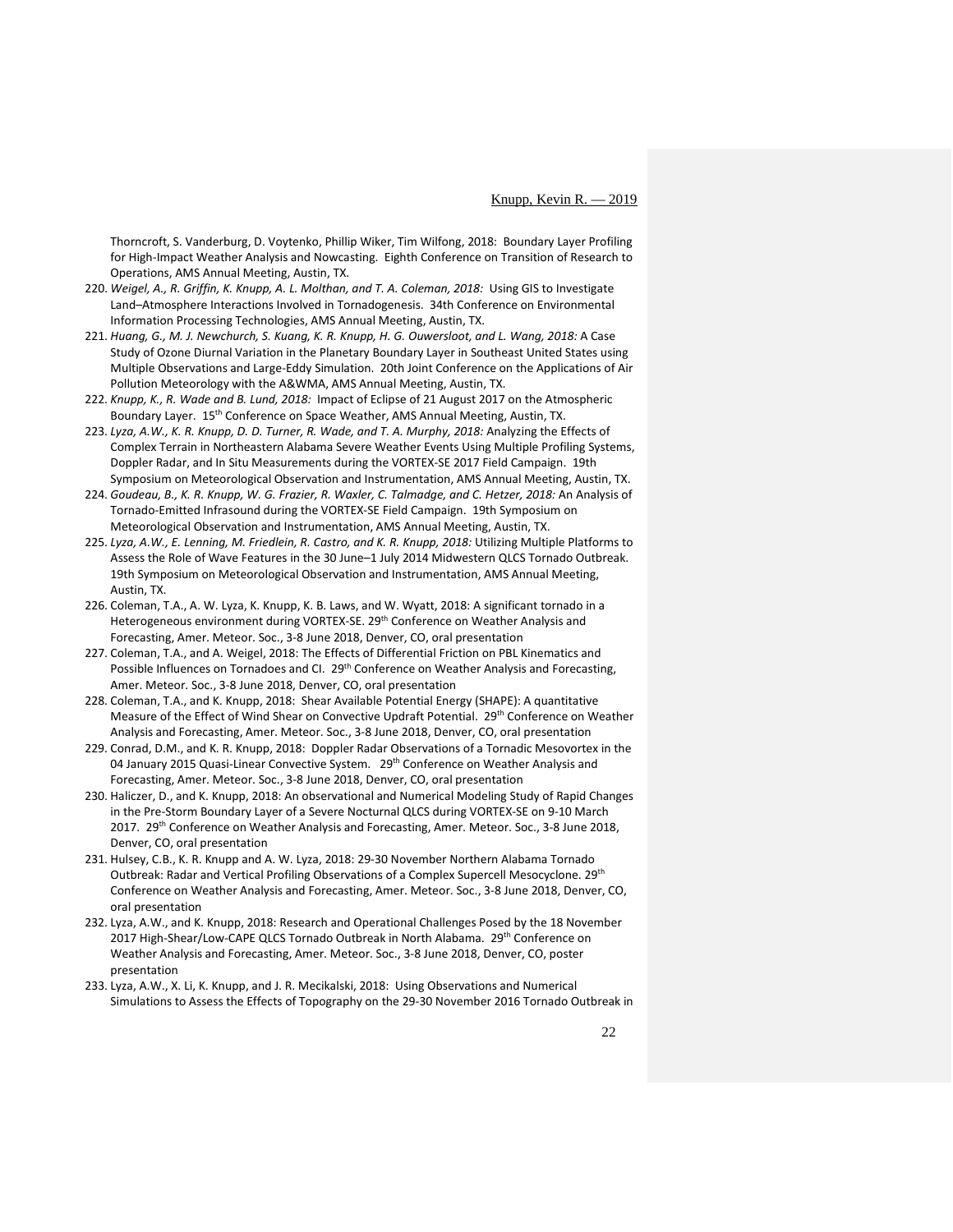Northeastern Alabama. 29<sup>th</sup> Conference on Weather Analysis and Forecasting, Amer. Meteor. Soc., 3-8 June 2018, Denver, CO, oral presentation.

- 234. Lyza, A. W., X. Li, K. R. Knupp, and J. R. Mecikalski, 2018: Insights Gained into the Role of Topography in Modifying the Near-Storm Environments of Tornadic Storms through VORTEX-SE Observations and Numerical Simulations. 29<sup>th</sup> Conference on Severe Local Storms, 22 - 26 October 2018 Stowe, VT (oral presentation).
- 235. Anthony W. Lyza, A. W., K. R. Knupp, M. I. Biggerstaff, and A. A. Alford, 2018: Environment and Evolution of the 3 April 2018 Tornadic QLCS across North Alabama during VORTEX-SE. 29th Conference on Severe Local Storms, 22 – 26 October 2018 Stowe, VT (poster presentation).
- 236. Anthony W. Lyza, A. W., and K. R. Knupp, 2018: Preliminary Observations of Changes in Supercell RFD Buoyancy across Significant Topography in Northeastern Alabama during VORTEX-SE. 29th Conference on Severe Local Storms, 22 – 26 October 2018 Stowe, VT (poster presentation).
- 237. Kevin R. Knupp, K. R., B. Goudeau and A. W. Lyza, 2018: High-Resolution Observations of the Pre-Storm Boundary Layer and Internal Structure of a Prefrontal Tornadic Cool Season QLCS Using Multiple Atmospheric Profiling Systems and Dual Doppler Radar. 29th Conference on Severe Local Storms, 22 – 26 October 2018 Stowe, VT (oral presentation).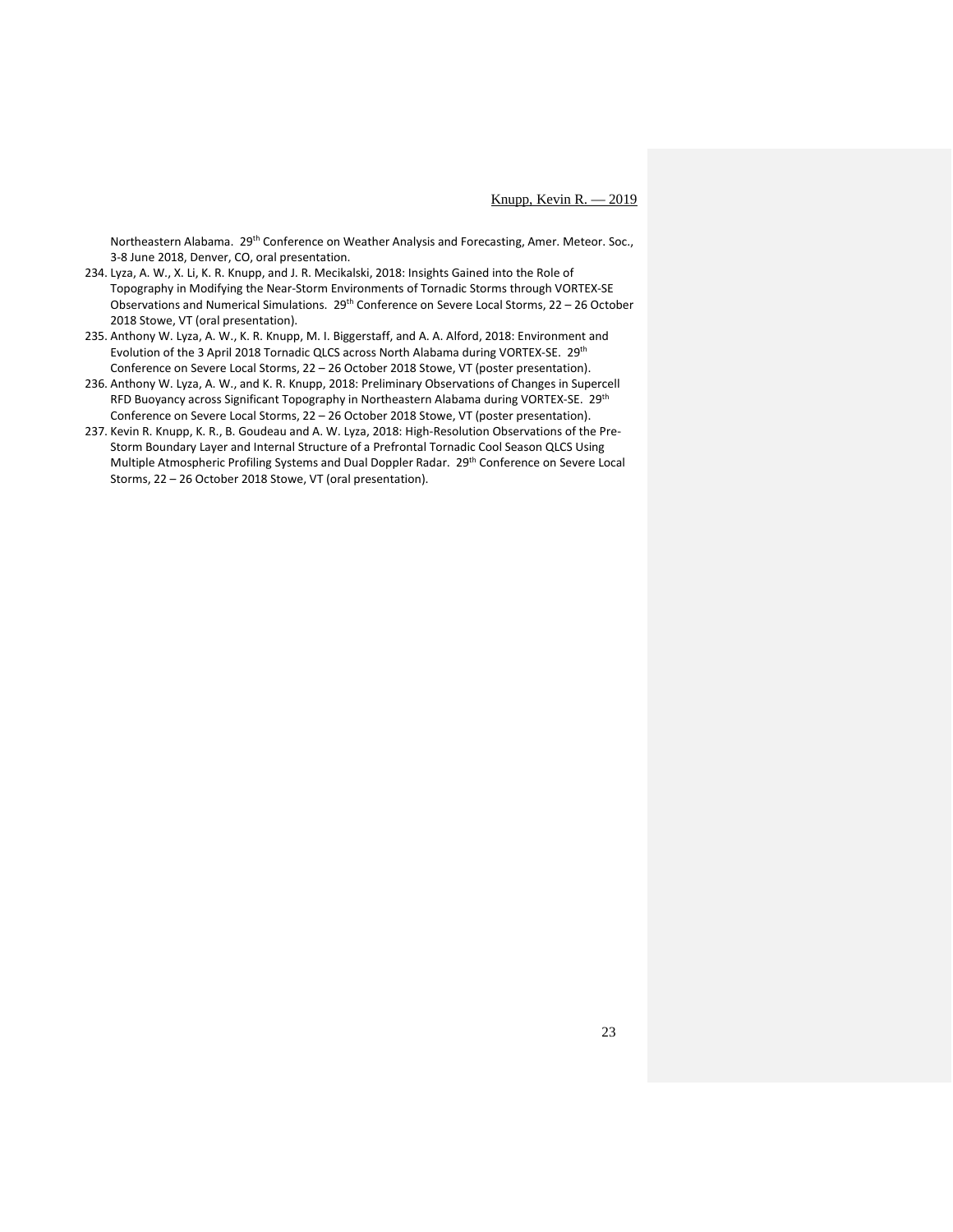# **Research Funding (proposals funded)**

- 1. Analysis and modeling of summertime convective cloud and precipitation structure over the Southeastern United States. Funded by NASA covering the time period 15 September 1987 to 31 December 1990, \$250,000. *Principal investigator*.
- 2. Observational and numerical modeling studies of downdrafts within precipitating convection. Funded by NSF for the period 1 May 1988 to 31 October 1991, \$177,000. *Principal investigator*.
- 3. Acquisition of a Sun-based RDSS and File Server System. An equipment proposal funded by NSF for the period 1 September 1989 to 28 February 1991, \$24,089. *Principal investigator*.
- 4. A Request for PC-McIDAS Equipment to Service Undergraduate Courses in Atmospheric Science. An equipment proposal funded by NSF for the period 15 April 1990 to 30 September 1992, \$17,946. Co- *Principal investigator*.
- 5. Climatology of Severe Weather Events for the Southeastern United States. Funded by the Southeast Regional Climate Center, 15 September 1990 to 14 September 1991, \$15,682. *Principal investigator*
- 6. Development of a Campus Meteorological Station for Research. UAH Mini Grant, 15 April 1992 to 15 April 1993, \$2.0k . *Principal investigator*
- 7. Radar Studies of Severe Storms over the Southeastern United States. Contract from North Carolina State University under the Southeast Consortium on Severe Storms and Tornadoes, July 1992 to 30 June 1993, \$35,440. *Principal investigator*
- 8. Kinematic and Bulk Microphysical Structure of Deep Convection during CaPE: Radar Analysis, Numerical Modeling and Accuracy Evaluation. Funded by the National Science Foundation, November 1992 to 30 April 1996, \$151,000. *Principal investigator*
- 9. Arizona (SWAMP) Field Program Profiler Support. Department of Commerce, 1 May to 31 December 1993, \$29,378. *Principal investigator*
- 10. Great Smoky Mountains Park Profiler Support. TVA, \$2100. *Principal investigator*
- 11. Tornadic Storms Associated with Shear Lines within Mesoscale Convective Systems: A case study. Funded by the Cooperative Program for Operational Meteorology, Education and Training. 1 July 1995-30 June 1996, \$4500. *Principal investigator*
- 12. Radar Studies of Severe Storms over the Southeastern United States. Contract from North Carolina State University under the Southeast Consortium on Severe Storms and Tornadoes, 1 September 95 to 31 August 1996, \$54,000. *Principal investigator*
- 13. Seismic Detection of Tornadoes (UAH Proposal No. 95-511R). SBIR submitted by Engineering Analysis, Inc. to the Department of Commerce, \$2600, 1996. *Principal investigator*
- 14. Development Of A Multi-Sensor System For Measurement Of 4-D Atmospheric Boundary Layer Structures. Army Research Office. \$167,000 (1 January 1997 - 30 April 1998) *Principal investigator*.
- 15. Further investigations of cell interactions and merger within cumulonimbi and mesoscale convective systems. Continuation project, submitted to the National Science Foundation, 1 January 1997 to 31 December 1999, \$205,000. *Principal investigator*.
- 16. Analysis and Modeling of 4-D Stable Atmospheric Boundary Layer Structures over Heterogeneous terrain. Defense Experimental Program to Stimulate Competitive Research (DEPSCoR) via Army Research Office, 10/1/97-9/30/00, \$253.9k. *Principal investigator*.
- 17. Analysis and Modeling of 4-D Stable Atmospheric Boundary Layer Structures over Heterogeneous terrain. DoD Augmentation Awards for Science and Engineering Research Training (AASERT), 4/1/98-3/31/01, \$92.4k. *Principal investigator*.
- 18. Passive Microwave Radiometer System for Diverse Atmospheric Measurements, PI, Aug.1 2000 July 31 2002, NSF Major Research Instrumentation Program, \$194.6k. *Principal investigator*.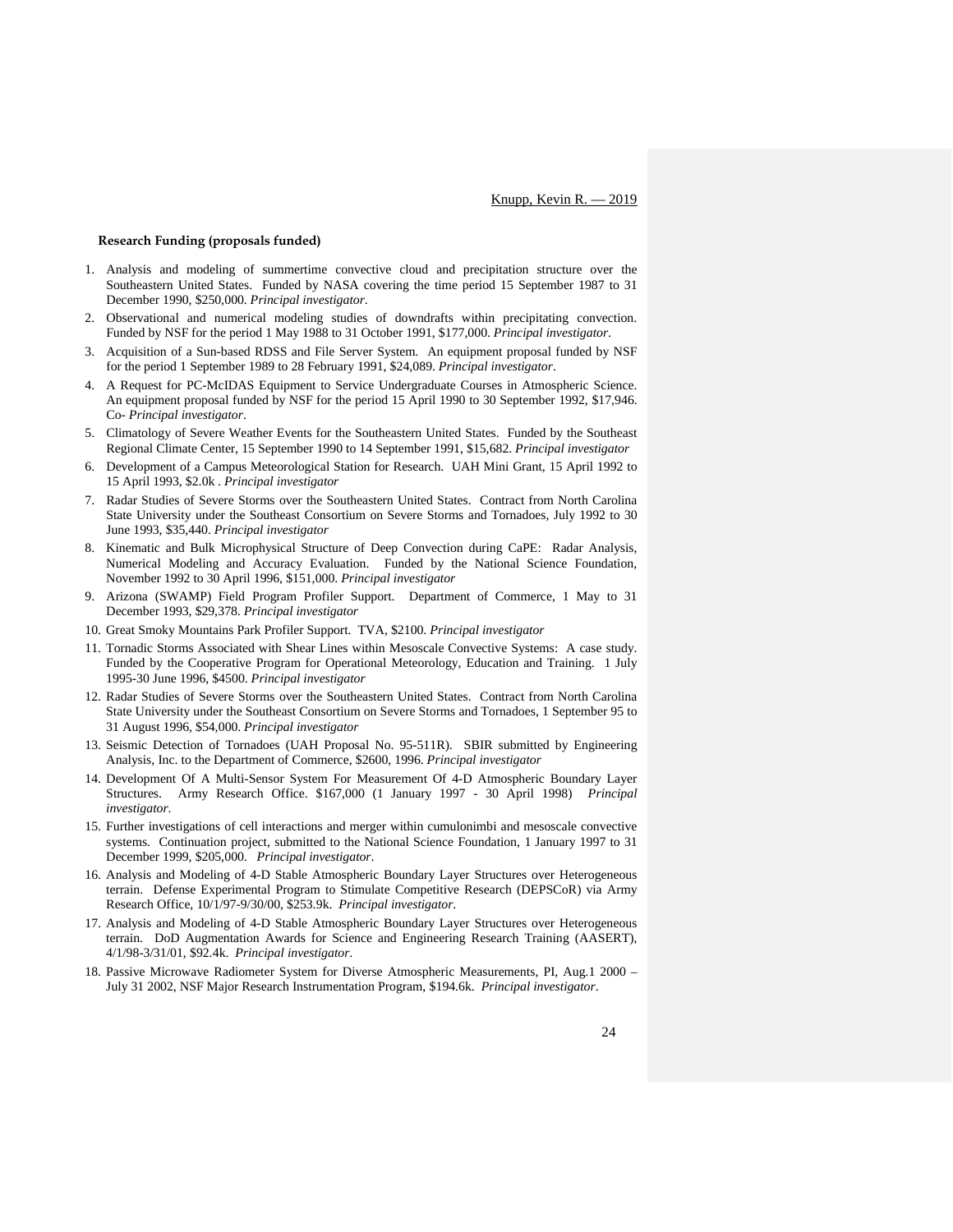- 19. Special Observing, Forecast, and Warning Tools in the Tennessee Valley and their Application to End-to-End Warning Decision Making Process, COMET/UCAR, June 2000 – May 2003, \$120k. Co-*Principal investigator*.
- 20. Atmospheric Boundary and Identification and Delineation Experiment (ABIDE) National Science Foundation, June 2000 – Dec 2003, \$277k. *Principal investigator*.
- 21. Identification, Measurement and Prediction of Hazardous Weather Conditions Affecting Aerostat Flight Operations (Principal Investigator) Clemson University (U.S. Army Space and Missile Command), September 2001 – August 2004, \$60k. *Principal investigator*.
- 22. Deployment of 915 MHz Profiler and Ceilometer to SEARCH site in Atlanta. Southern Company Services, 5/01-3/03, \$83.3k. *Principal investigator*.
- 23. Investigations of Precipitation and Microphysical Properties with Tropical Storms and Mesoscale Precipitation Systems during CAMEX-4, NASA Headquarters August 2001 – July 2004, \$321k. *Principal investigator*.
- 24. Utilization of the MIPS to Characterize Boundaries and Adjacent Boundary Layer Properties Associated with Convective Initiation during IHOP-2002, NSF, May 2002 – March 2005, \$255k. *Principal investigator*.
- 25. Deployment of the UAH MIPS at Bowen Power Plant. Southern Company Services, 10/1/02-1/31/03, \$18.5k, *Principal investigator*.
- 26. Wind profile measurements in support of the TVA Wind Energy Research Project. (Principal Investigator), Tennessee Valley Authority, 1/03 - 7/03, \$32.6k. *Principal investigator*.
- 27. Investigations of Interactions between the Boundary Layer and Squall Lines, NSF, March 2003- February 2006, \$402k. *Principal investigator*.
- 28. MIPS Operations in support of the Hudson Valley Boundary Layer Program (Principal Investigator), U. Albany / SUNY, via NSF, August 2003- June 2004, \$28.5k. *Principal investigator*.
- 29. MIPS Measurements of Boundary Layer Structure and Flows around West Memphis, Arkansas Department of Environmental Quality, July 2005-June 2006, \$73,400, PI
- 30. Profiler Measurements in Support of MIRAGE, National Science Foundation, October 2005- September 2006, \$130k, PI
- 31. Atmospheric Boundary and Delineation Experiment II, National Science Foundation, September 2005-October 2008, \$605k, PI
- 32. Radar Profiler Enhancements to the Mobile Integrated Profiling System (MIPS), National Science Foundation (Major Research Instrumentation Program), Principal Investigator, July 2006 – June 2007 (\$245k)
- 33. NOAA *Tornado and Hurricane Observations and Research* (THOR) Center Activities within the Huntsville Hazardous Weather Testbed, NOAA, Principal Investigator, August 2006-July 2008 (\$1,597k)
- 34. Rainfall Measurement Model Reducing Rain Gauge Requirements, Tennessee Valley Authority / NSSTC, Co - Principal Investigator, June 2007 -October 2008 (\$105k)
- 35. NOAA Hazardous Weather Testbed (HWT) Activities, NOAA, 1 October 2007-30 September 2009, \$900k
- 36. Tornado and Hurricane Observations and Research (THOR) Center Activities within the Huntsville Hazardous Weather Testbed (HWT–Huntsville), 1 August 2008-31 July 2010. \$750k
- 37. Collaborative Research: Investigations of Mesoscale and Processes in Extratropical Cyclones and Mesoscale Convective Systems. NSF, 1 November 2008 – 30 October 2012. \$510k.
- 38. Tornado and Hurricane Observations and Research (THOR) Center Activities: at the Huntsville Hazardous Weather Testbed (HWT–Huntsville) – 2009. NOAA, 1 August 2009-31 July 2011. \$779k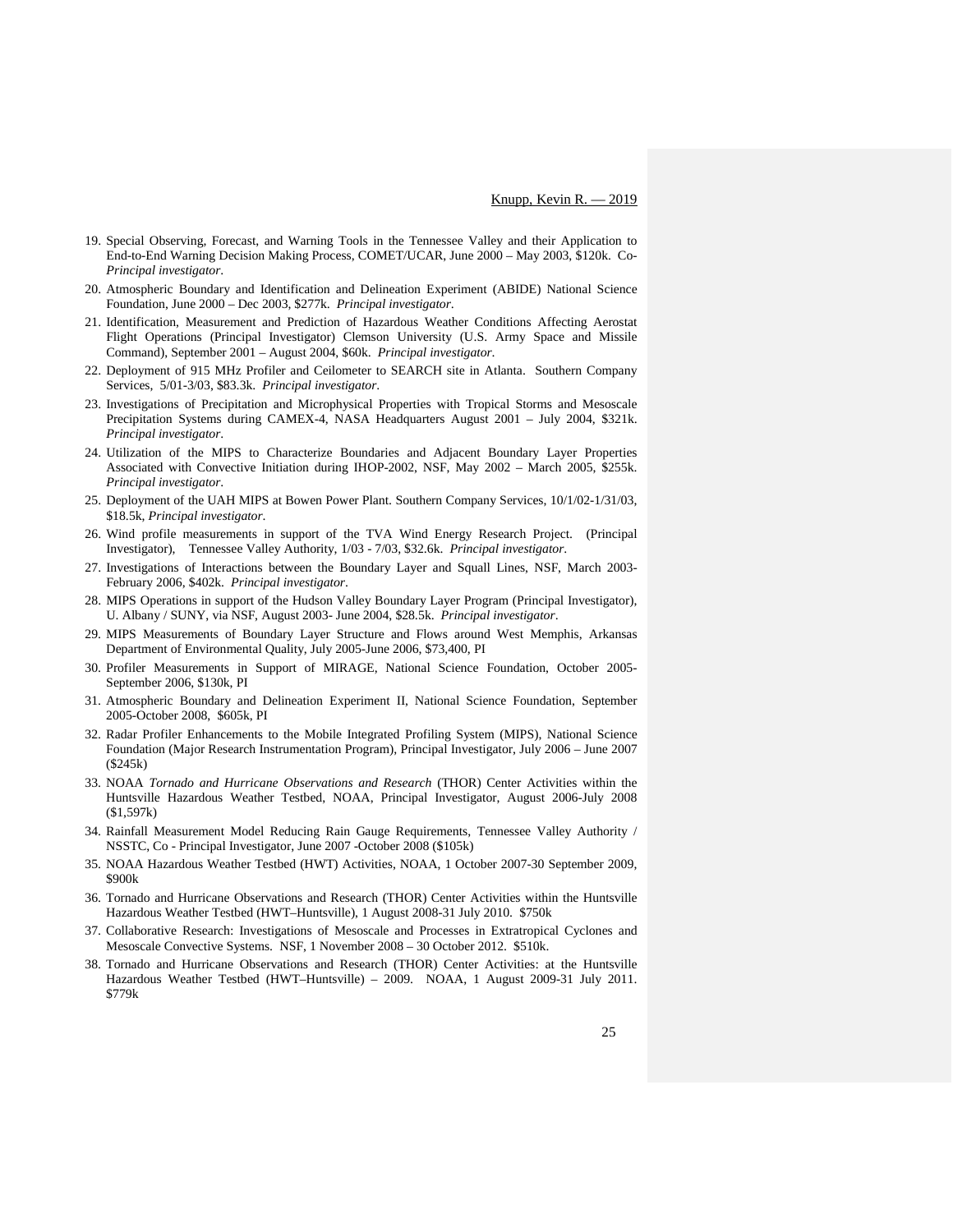- 39. UAHuntsville Support for Navy STTR proposal to topic N11A-T036: Weather and Environmental Software Tool for System Requirements Investigation. DOD SBIR (Phase 1), subcontract from DMS Technology, Inc., 2905 Westcorp Blvd., Suite 220, Huntsville, AL 35805. co-PI (with Brain Landrum, MAE, PI), July 2011-Jan 202 (\$40 k)
- 40. Preliminary scientific and sociological assessment of the tornado outbreak of 27 April 2011. National Science Foundation, 1 June 2011-31 May 2012, \$150k.
- 41. Atmospheric Boundary Identification and Delineation Experiment III (ABIDE-3). National Science Foundation, 15 June 2011 - 15 May 2014, Knupp (PI), \$700k.
- 42. Lidar Ceilometer Upgrade to UAH Mobile Profiling System. UAHuntsville Research Infrastructure Investment (URII) Grant Program, 15 June – 15 October 2011, Knupp (PI), Newchurch and Christopher (co-I's). \$36.2k.
- 43. MRI: Acquisition of a Portable Compact Doppler Wind and Aerosol Lidar for Research Enhancements in Boundary Layer Meteorology, Air Quality, and Cloud Physics. Knupp (PI), Newchurch and Christopher (co-I's). National Science Foundation, 1 Oct. 2012 – 31 August 2013. \$339k
- 44. Collaborative Research: Ground-based remote sensing investigations of mesoscale and microscale processes in extratropical cyclones, Knupp (PI), National Science Foundation, 1/1/2013-12/31/2015. \$282k
- 45. Collaborative Research: The kinematics, microphysics, and dynamics of long-fetch lake-effect systems (OWLeS). Knupp (PI), National Science Foundation, 1/1/2013-12/31/2015. \$197k.
- 46. Preliminary investigations of topographic influences on boundary layer airflow and tornadoes 2014 UAH IIDR Program, \$38,851
- 47. Infrastructure Improvements for the UAH Mobile Profiling System, UAH Research Infrastructure Program, 5/1/2014 – 4/30/2015, \$27,821.
- 48. The origin and evolution of waves and bores within the Great Plains nocturnal boundary layer and their interaction with MCSs. National Science Foundation, 8/1/2014 – 7/31/2017, \$729,546.
- 49. REU Supplemental funding: The origin and evolution of waves and bores within the Great Plains. Knupp (PI), National Science Foundation, 5/15/2015-4/30/2015, \$24,848.
- 50. VORTEX-SE: Infrastructure development and field campaign activities (PI) 9/15/2015-9/30/2016, NOAA/OAR, \$690,592.
- 51. Northern Gulf Institute (NOAA Cooperative Institute) (co-PI). 10/1/2016 9/30/2021. NOAA, \$35M (proposed).
- 52. Pilot Study over Northern Alabama for Infra Sound Detection of Tornadoes (PI). 6/1/2016 5/31/2020. \$50,000, Madison County Commission.
- 53. Core infrastructure enhancements, operations, and preliminary research activities supporting VORTEX-SE 2017 field campaign activities. Part 1: Infrastructure enhancements (PI). 8/1/2016- 7/31/2017 \$477,967, NOAA/OAR.
- 54. Core infrastructure enhancements, operations, and preliminary research activities supporting VORTEX-SE 2017 field campaign activities. Phase 2: Operations, field campaign activities, and research. 8/1/2016 – 7/31/2017 \$308,199, NOAA/OAR.
- 55. Direct Detection of Tornadoes using Infrasound Remote Sensing: Assessment of Capabilities through comparison with Dual Polarization Radar Measurements and Other Direct Detection Measurements. 10/1/2016-9/30/2017. \$95,159, NOAA/OAR.
- 56. Analysis and modeling of topographic influences on the atmospheric boundary layer: Potential impact on tornado evolution. 10/1/2016-9/30/2017. \$245,394, NOAA/OAR.
- 57. Evaluation and Improvements of Tornado Detection using Infrasound Remote Sensing: Comparative Analysis of Infrasound, Radar, Profiler, and Meteorological Data Sets, and Potential Impacts on NOAA/NWS Operations. 10/1/2017-9/30/2018, \$169,960, NOAA/OAR.